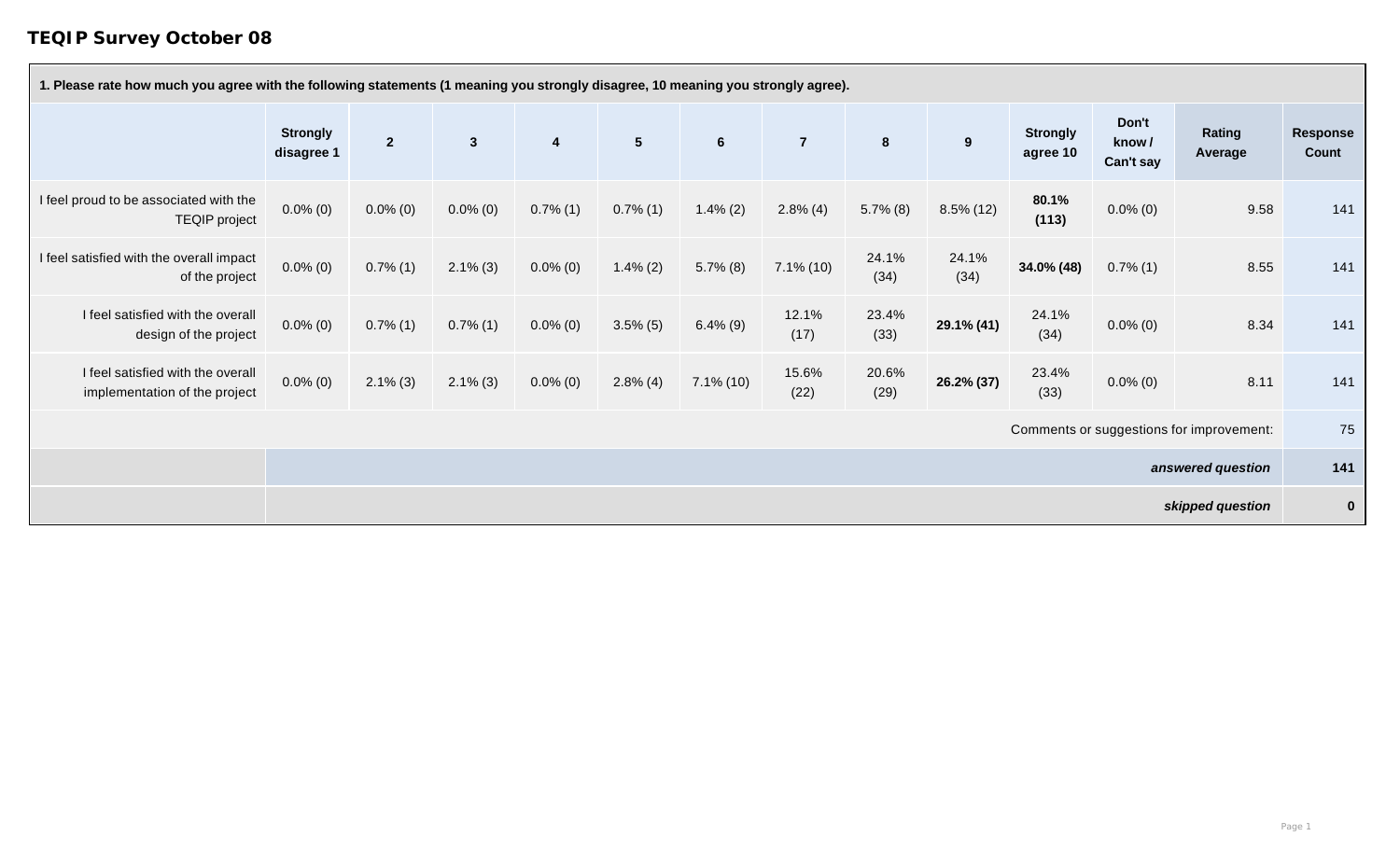| 2. Please rate your views on the following statements (1 being strongly disagree, 10 strongly agree)                                   |                               |              |              |                         |                |                |                |               |               |                             |                             |                                          |                                 |
|----------------------------------------------------------------------------------------------------------------------------------------|-------------------------------|--------------|--------------|-------------------------|----------------|----------------|----------------|---------------|---------------|-----------------------------|-----------------------------|------------------------------------------|---------------------------------|
|                                                                                                                                        | <b>Strongly</b><br>disagree 1 | $\mathbf{2}$ | $\mathbf{3}$ | $\overline{\mathbf{4}}$ | 5 <sub>5</sub> | $6\phantom{1}$ | $\overline{7}$ | 8             | 9             | <b>Strongly</b><br>agree 10 | Don't<br>know/<br>can't say | <b>Rating</b><br>Average                 | <b>Response</b><br><b>Count</b> |
| The project design rightly focused<br>on promotion of academic<br>excellence                                                           | $0.0\%$ (0)                   | $0.0\%$ (0)  | $0.0\%$ (0)  | $0.7\%$ (1)             | $0.7\%$ (1)    | $4.3\%$ (6)    | 12.1%<br>(17)  | 21.3%<br>(30) | 21.3%<br>(30) | 39.7% (56)                  | $0.0\%$ (0)                 | 8.75                                     | 141                             |
| The Project rightly allowed freedom<br>to institutions to choose their own<br>path for achieving academic<br>excellence                | $0.0\%$ (0)                   | $0.0\%$ (0)  | $2.1\%$ (3)  | $1.4\% (2)$             | $4.3\%$ (6)    | $8.5\%$ (12)   | $9.2\%$ (13)   | 18.4%<br>(26) | 19.1%<br>(27) | 36.9% (52)                  | $0.0\%$ (0)                 | 8.38                                     | 141                             |
| Competitive selection of Institutions<br>has been a very welcome feature of<br>the project.                                            | $1.4\%$ (2)                   | $0.0\%$ (0)  | $0.7\%$ (1)  | $0.0\%$ (0)             | $2.8\%$ (4)    | $2.1\%$ (3)    | $4.3\%$ (6)    | 17.0%<br>(24) | 27.7%<br>(39) | 42.6% (60)                  | $1.4\%$ (2)                 | 8.83                                     | 141                             |
| Implementation of competitive<br>funding process was cost- and time<br>efficient                                                       | $1.4\%$ (2)                   | $0.7\%$ (1)  | $2.1\%$ (3)  | $0.0\%$ (0)             | $3.5\%$ (5)    | $5.0\% (7)$    | $8.5\%$ (12)   | 19.1%<br>(27) | 27.0%<br>(38) | 29.1% (41)                  | $3.5\%$ (5)                 | 8.32                                     | 141                             |
| Services to the Community has<br>been useful to students in identifying<br>real life problems                                          | $1.4\%$ (2)                   | $2.1\%$ (3)  | $3.5\%$ (5)  | $4.3\%$ (6)             | $7.8\%$ (11)   | $9.2\%$ (13)   | 17.7%<br>(25)  | 19.1% (27)    | 17.7%<br>(25) | 15.6%<br>(22)               | $1.4\%$ (2)                 | 7.31                                     | 141                             |
| Networking has increased<br>professional outputs (publications,<br>products, designs, patents, etc) from<br>participating institutions | $3.5\%$ (5)                   | $1.4\% (2)$  | $5.0\% (7)$  | $3.5\%$ (5)             | $4.3\%$ (6)    | 15.6%<br>(22)  | 16.3%<br>(23)  | 19.1% (27)    | 11.3%<br>(16) | 18.4%<br>(26)               | $1.4\% (2)$                 | 7.14                                     | 141                             |
|                                                                                                                                        |                               |              |              |                         |                |                |                |               |               |                             |                             | Comments or suggestions for improvement: | 69                              |
|                                                                                                                                        |                               |              |              |                         |                |                |                |               |               |                             |                             | answered question                        | 141                             |
|                                                                                                                                        |                               |              |              |                         |                |                |                |               |               |                             |                             | skipped question                         | $\mathbf 0$                     |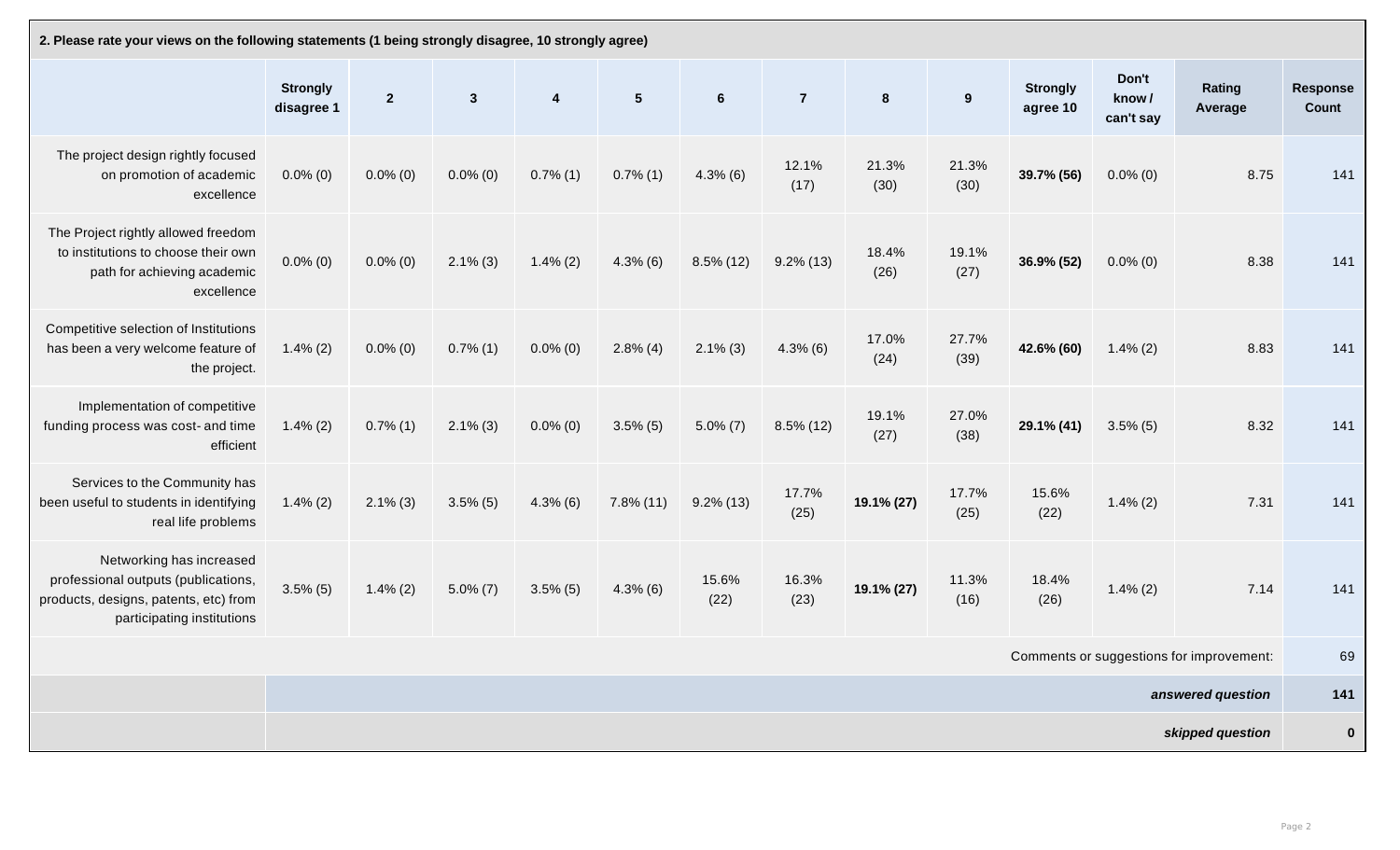| 3. Policy Reforms Please rate your impression of the policy reforms (1 strongly disagree, 10 strongly agree) |                                    |                 |                |                         |                |                 |                |               |               |                             |                             |                                          |                          |
|--------------------------------------------------------------------------------------------------------------|------------------------------------|-----------------|----------------|-------------------------|----------------|-----------------|----------------|---------------|---------------|-----------------------------|-----------------------------|------------------------------------------|--------------------------|
|                                                                                                              | <b>Strongly</b><br><b>Disagree</b> | $2\overline{ }$ | 3 <sup>2</sup> | $\overline{\mathbf{4}}$ | 5 <sup>5</sup> | $6\phantom{.}6$ | $\overline{7}$ | 8             | 9             | <b>Strongly</b><br>Agree 10 | Don't<br>know/<br>can't say | <b>Rating</b><br>Average                 | <b>Response</b><br>Count |
| The intended government policy<br>reforms (autonomy and block<br>grants) have been achieved                  | $4.3\%$ (6)                        | $2.8\%$ (4)     | $4.3\%$ (6)    | $5.7\%$ (8)             | $8.5\%$ (12)   | $7.8\%$ (11)    | 11.3%<br>(16)  | 18.4% (26)    | 14.9%<br>(21) | 14.9%<br>(21)               | $7.1\%$ (10)                | 6.94                                     | 141                      |
| Institutions are able to exercise with<br>confidence whatever autonomies<br>that were granted to them        | $1.4\%$ (2)                        | $1.4\%$ (2)     | $2.1\%$ (3)    | $2.1\%$ (3)             | $8.5\%$ (12)   | $8.5\%$ (12)    | $5.7\%$ (8)    | 12.8%<br>(18) | 19.9%<br>(28) | 34.8% (49)                  | $2.8\%$ (4)                 | 8.04                                     | 141                      |
| The BOGs are functioning and are<br>able to guide institutional<br>development and project<br>implementation | $2.1\%$ (3)                        | $1.4\%$ (2)     | $1.4\%$ (2)    | $5.0\% (7)$             | $5.7\%$ (8)    | $7.1\%$ (10)    | $7.1\%$ (10)   | 19.9%<br>(28) | 13.5%<br>(19) | 36.2% (51)                  | $0.7\%$ (1)                 | 7.97                                     | 141                      |
|                                                                                                              |                                    |                 |                |                         |                |                 |                |               |               |                             |                             | Comments or suggestions for improvement: | 60                       |
|                                                                                                              |                                    |                 |                |                         |                |                 |                |               |               |                             |                             | answered question                        | 141                      |
|                                                                                                              |                                    |                 |                |                         |                |                 |                |               |               |                             |                             | skipped question                         | $\mathbf{0}$             |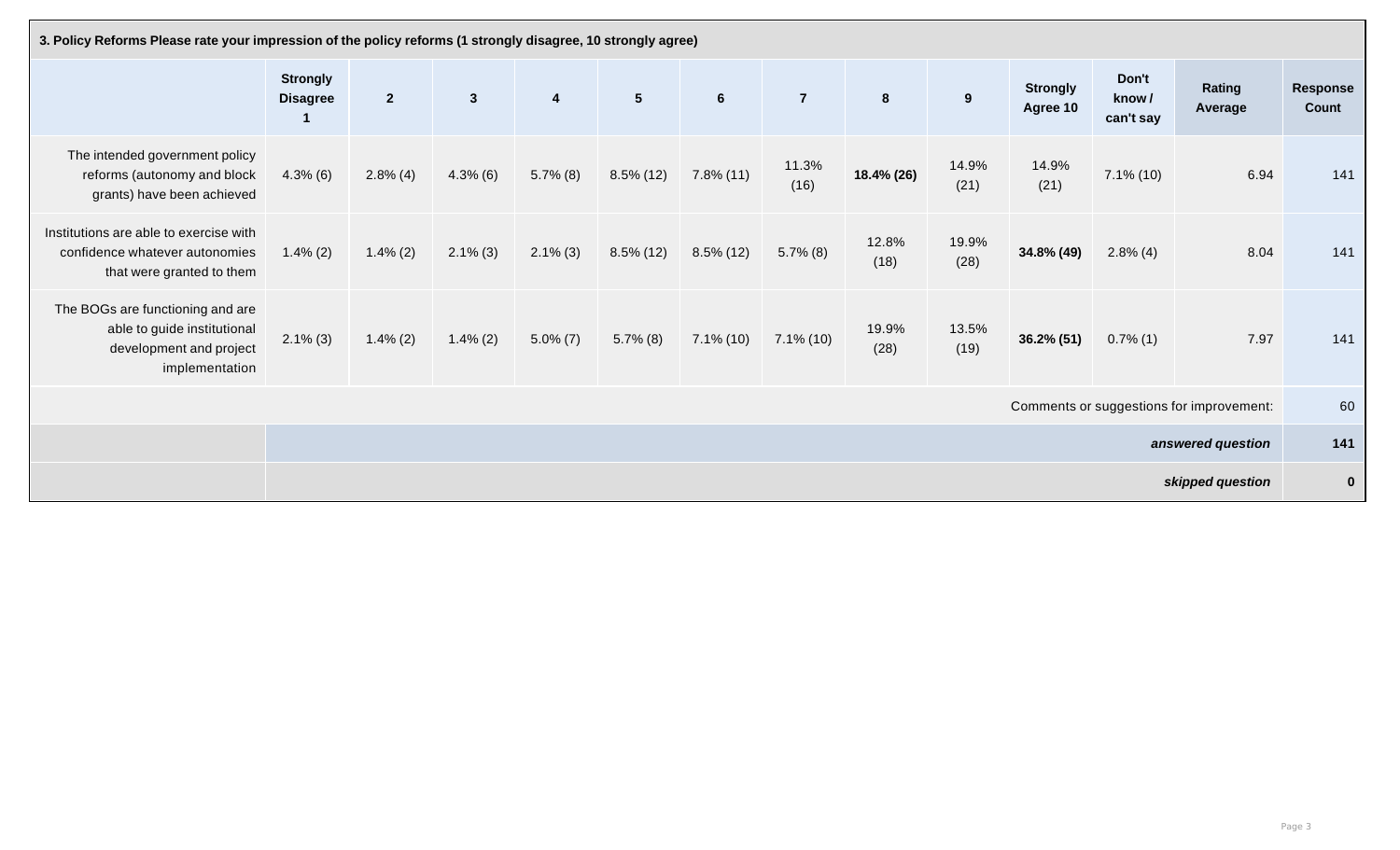| 4. Institutional Reforms Please rate your impression of the institutional reforms introduced under the Project (1 strongly disagree, 10 strongly agree) |                             |                |              |                         |                |                |                |                |               |                             |                            |                                          |                                 |
|---------------------------------------------------------------------------------------------------------------------------------------------------------|-----------------------------|----------------|--------------|-------------------------|----------------|----------------|----------------|----------------|---------------|-----------------------------|----------------------------|------------------------------------------|---------------------------------|
|                                                                                                                                                         | <b>Strongly</b><br>disagree | $\overline{2}$ | $\mathbf{3}$ | $\overline{\mathbf{4}}$ | 5 <sup>5</sup> | $6\phantom{1}$ | $\overline{7}$ | $8\phantom{1}$ | 9             | <b>Strongly</b><br>agree 10 | Don't<br>know/can't<br>say | <b>Rating</b><br>Average                 | <b>Response</b><br><b>Count</b> |
| The intended institutional reforms<br>have been achieved.                                                                                               | $0.0\%$ (0)                 | $1.4\% (2)$    | $0.0\%$ (0)  | $3.5\%$ (5)             | $3.5\%$ (5)    | $5.7\%$ (8)    | 17.7%<br>(25)  | 19.9%<br>(28)  | 24.8% (35)    | 23.4%<br>(33)               | $0.0\%$ (0)                | 8.09                                     | 141                             |
| The reforms were clearly and timely<br>understood by the Head of Institution<br>and Heads of Departments.                                               | $0.0\%$ (0)                 | $0.7\%$ (1)    | $2.8\%$ (4)  | $3.5\%$ (5)             | $5.7\%$ (8)    | $7.8\%$ (11)   | 11.3%<br>(16)  | 14.9%<br>(21)  | 25.5%<br>(36) | 27.7% (39)                  | $0.0\%$ (0)                | 8.04                                     | 141                             |
| All the faculty members were aware<br>of the desired reforms                                                                                            | $0.0\%$ (0)                 | $2.8\%$ (4)    | $1.4\%$ (2)  | $2.8\%$ (4)             | $7.1\%$ (10)   | $5.0\% (7)$    | 16.3%<br>(23)  | 19.9%<br>(28)  | 22.0%<br>(31) | 22.7% (32)                  | $0.0\%$ (0)                | 7.84                                     | 141                             |
| Reforms with financial implications<br>were difficult to implement.                                                                                     | 11.3%<br>(16)               | $6.4\%$ (9)    | $5.7\%$ (8)  | $5.0\% (7)$             | $8.5\%$ (12)   | $9.2\%$ (13)   | 12.8%<br>(18)  | $9.9\%$ (14)   | 15.6% (22)    | 11.3%<br>(16)               | $4.3\%$ (6)                | 6.07                                     | 141                             |
| Student appraisal of teachers'<br>performance was useful in<br>improving teaching-training<br>performance of teachers.                                  | $2.1\%$ (3)                 | $0.7\%$ (1)    | $0.7\%$ (1)  | $2.8\%$ (4)             | $2.8\%$ (4)    | $3.5\%$ (5)    | $7.8\%$ (11)   | 22.0%<br>(31)  | 19.1%<br>(27) | 36.9% (52)                  | $1.4\% (2)$                | 8.36                                     | 141                             |
| Incentives to teachers and<br>recognition of their merit have been<br>implemented.                                                                      | $9.2\%$ (13)                | $5.7\%$ (8)    | 7.1% (10)    | $2.1\%$ (3)             | $5.7\%$ (8)    | 12.1%<br>(17)  | $9.9\%$ (14)   | 14.9%<br>(21)  | 15.6%<br>(22) | 17.0% (24)                  | $0.7\%$ (1)                | 6.55                                     | 141                             |
| The 4 funds established during<br>project-life will be useful in the<br>future.                                                                         | $2.1\%$ (3)                 | $1.4\% (2)$    | $2.1\%$ (3)  | $3.5\%$ (5)             | $2.8\%$ (4)    | $5.0\% (7)$    | $8.5\%$ (12)   | $8.5\%$ (12)   | 19.9%<br>(28) | 41.1% (58)                  | $5.0\% (7)$                | 8.28                                     | 141                             |
|                                                                                                                                                         |                             |                |              |                         |                |                |                |                |               |                             |                            | Comments or suggestions for improvement: | 49                              |
|                                                                                                                                                         |                             |                |              |                         |                |                |                |                |               |                             |                            | answered question                        | 141                             |
|                                                                                                                                                         |                             |                |              |                         |                |                |                |                |               |                             |                            | skipped question                         | $\mathbf{0}$                    |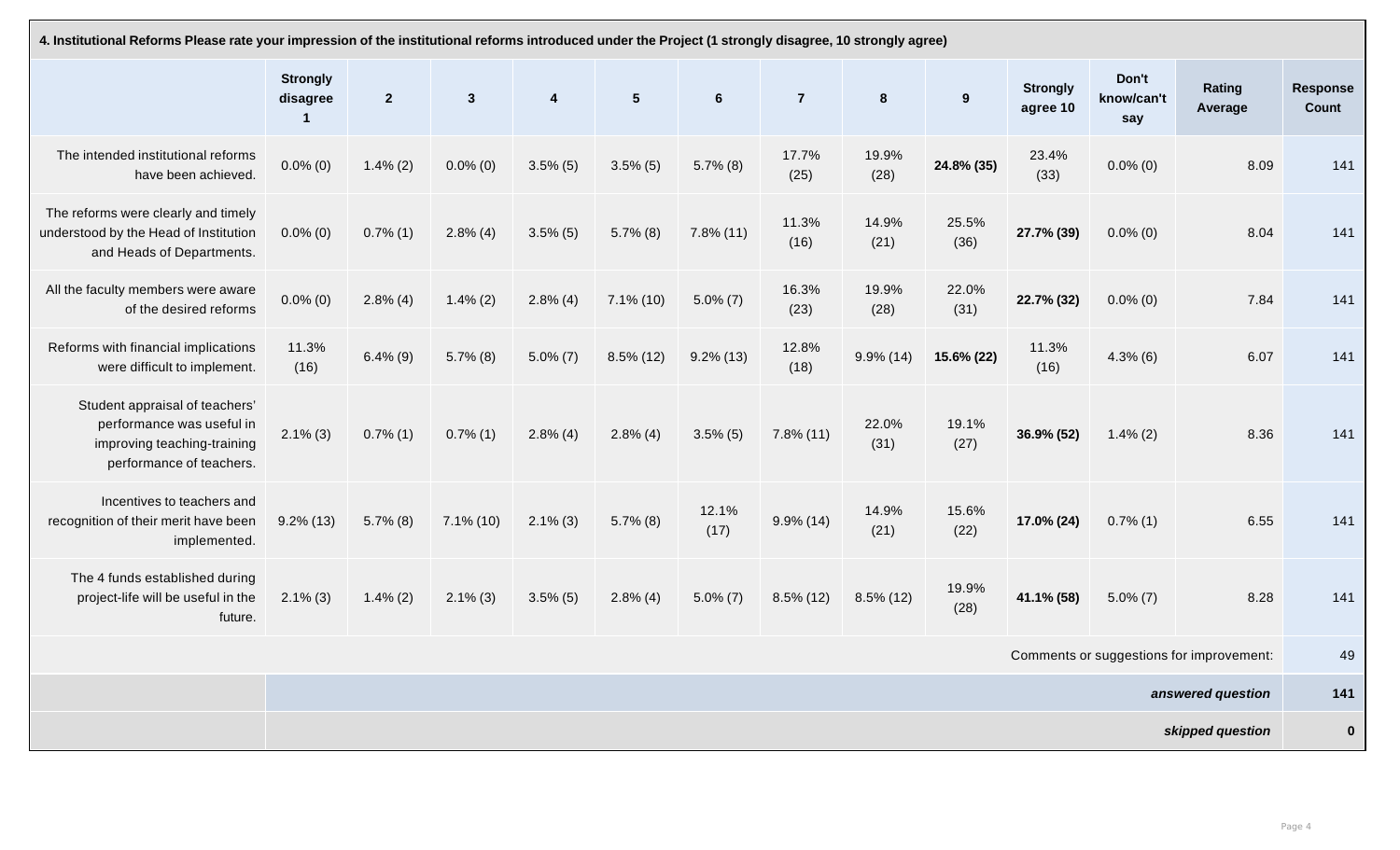**5. Implementation of Soft components (Faculty Development, Networking, Service to economy and Tribal Development) Please rate how much you agree with the following statements (1 strongly disagree, 10 strongly agree)**

|                                                                                                                                      | <b>Strongly</b><br>disagree | 2 <sup>2</sup> | $\mathbf{3}$ | $\overline{\mathbf{4}}$ | 5 <sup>5</sup> | $6\phantom{1}6$ | $\overline{7}$ | $8\phantom{1}$ | 9             | <b>Strongly</b><br>agree 10 | Dont'<br>know/can't<br>say | Rating<br>Average                        | <b>Response</b><br><b>Count</b> |
|--------------------------------------------------------------------------------------------------------------------------------------|-----------------------------|----------------|--------------|-------------------------|----------------|-----------------|----------------|----------------|---------------|-----------------------------|----------------------------|------------------------------------------|---------------------------------|
| The soft components received high<br>attention from the on-set of the<br>project                                                     | $0.7\%$ (1)                 | $2.8\%$ (4)    | $4.3\%$ (6)  | $3.5\%$ (5)             | $5.0\% (7)$    | $7.1\%$ (10)    | 16.3%<br>(23)  | 22.0%<br>(31)  | $9.9\% (14)$  | 28.4% (40)                  | $0.0\%$ (0)                | 7.64                                     | 141                             |
| Faculty development was<br>undertaken based on institutional<br>needs                                                                | $1.4\%$ (2)                 | $0.7\%$ (1)    | $1.4\%$ (2)  | $2.8\%$ (4)             | $4.3\%$ (6)    | $5.7\%$ (8)     | 14.2%<br>(20)  | 19.1%<br>(27)  | 18.4%<br>(26) | $31.9\%$ (45)               | $0.0\%$ (0)                | 8.11                                     | 141                             |
| Faculty Development is well-<br>organized in the institutions                                                                        | $1.4\% (2)$                 | $1.4\% (2)$    | $2.1\%$ (3)  | $3.5\%$ (5)             | $5.7\%$ (8)    | $9.2\%$ (13)    | 11.3%<br>(16)  | 14.9%<br>(21)  | 25.5% (36)    | 24.8%<br>(35)               | $0.0\%$ (0)                | 7.85                                     | 141                             |
| Networking is a low priority for<br>achievement of institutional<br>excellence                                                       | 18.4% (26)                  | 12.1%<br>(17)  | $8.5\%$ (12) | $4.3\%$ (6)             | 11.3%<br>(16)  | $9.2\%$ (13)    | $9.9\%$ (14)   | 10.6%<br>(15)  | $5.0\% (7)$   | $7.1\%$ (10)                | $3.5\%$ (5)                | 4.85                                     | 141                             |
| Service to Community and Economy<br>is central to my institution's mission                                                           | $2.8\%$ (4)                 | $2.8\%$ (4)    | $1.4\%$ (2)  | $4.3\%$ (6)             | 10.6%<br>(15)  | $7.8\%$ (11)    | 12.8%<br>(18)  | 17.0%<br>(24)  | 16.3%<br>(23) | 17.7% (25)                  | $6.4\%$ (9)                | 7.26                                     | 141                             |
| Support to weak students (Tribal<br>Development) is central to my<br>institution's mission                                           | $0.7\%$ (1)                 | $0.7\%$ (1)    | $1.4\%$ (2)  | $1.4\% (2)$             | $3.5\%$ (5)    | $9.2\%$ (13)    | $9.9\%$ (14)   | 15.6%<br>(22)  | 22.0%<br>(31) | 29.8% (42)                  | $5.7\%$ (8)                | 8.22                                     | 141                             |
| The goals of Service to Community<br>and Economy and Tribal<br>Development were clearly and timely<br>understood by the institutions | $3.5\%$ (5)                 | $2.1\%$ (3)    | $4.3\%$ (6)  | $1.4\%$ (2)             | 11.3%<br>(16)  | 12.1%<br>(17)   | 14.2%<br>(20)  | 14.2%<br>(20)  | 12.8%<br>(18) | 24.1% (34)                  | $0.0\%$ (0)                | 7.24                                     | 141                             |
|                                                                                                                                      |                             |                |              |                         |                |                 |                |                |               |                             |                            | Comments or suggestions for improvement: | 42                              |
|                                                                                                                                      |                             |                |              |                         |                |                 |                |                |               |                             |                            | answered question                        | 141                             |
|                                                                                                                                      |                             |                |              |                         |                |                 |                |                |               |                             |                            | skipped question                         | $\mathbf{0}$                    |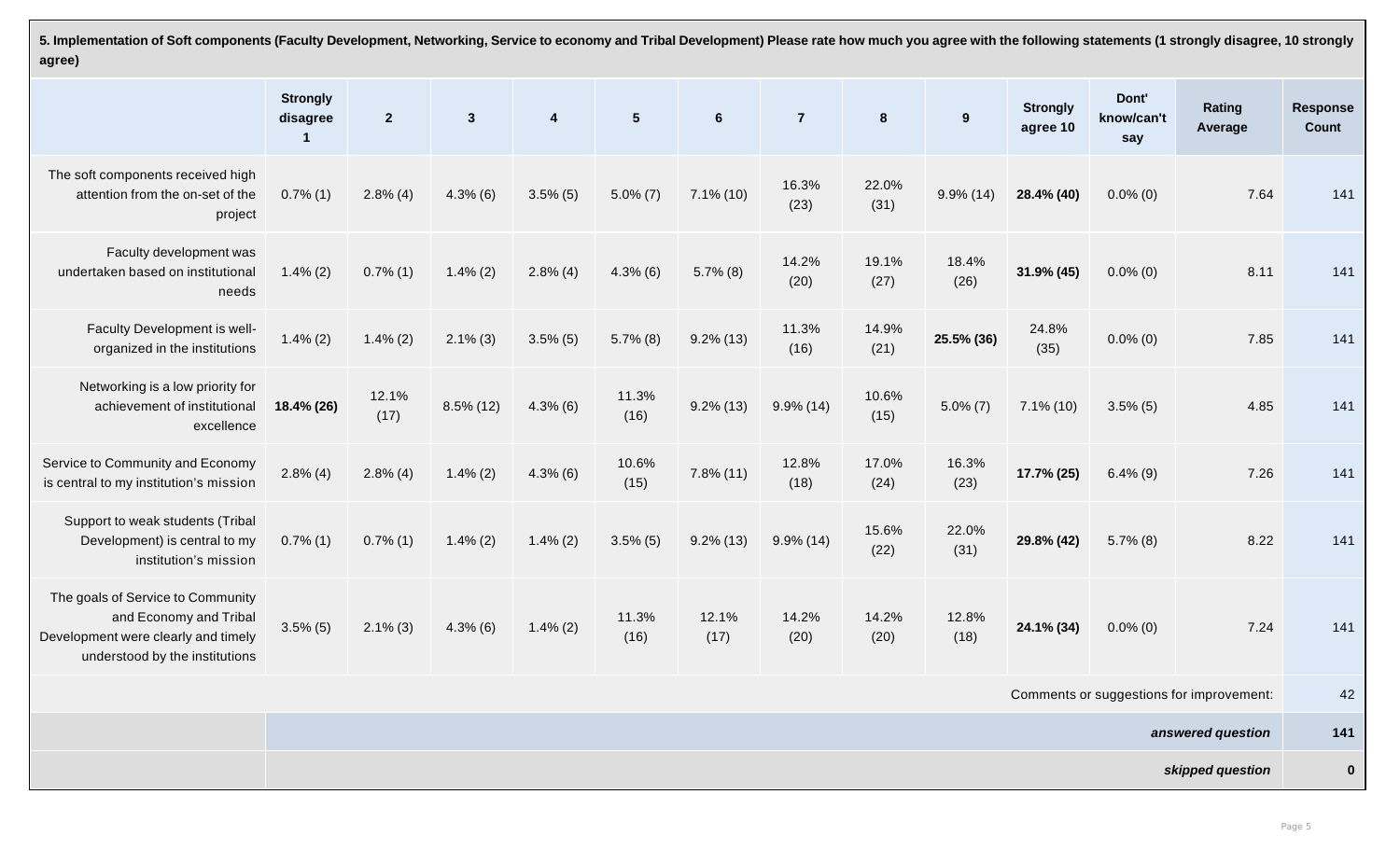| 6. Joint Review Missions (JRMs) Please rate your impression of the JRMs (1 strongly disagree, 10 strongly agree) |                             |              |             |                         |                |                |                |               |               |                             |                            |                                          |                          |
|------------------------------------------------------------------------------------------------------------------|-----------------------------|--------------|-------------|-------------------------|----------------|----------------|----------------|---------------|---------------|-----------------------------|----------------------------|------------------------------------------|--------------------------|
|                                                                                                                  | <b>Strongly</b><br>disagree | $\mathbf{2}$ | 3           | $\overline{\mathbf{4}}$ | 5 <sup>5</sup> | $6\phantom{1}$ | $\overline{7}$ | 8             | 9             | <b>Strongly</b><br>agree 10 | Don't<br>know/can't<br>say | <b>Rating</b><br>Average                 | <b>Response</b><br>Count |
| Motivated States and institutions to<br>implement the project.                                                   | $0.0\%$ (0)                 | $0.0\%$ (0)  | $0.0\%$ (0) | $0.7\%$ (1)             | $5.0\% (7)$    | $2.8\%$ (4)    | $9.9\%$ (14)   | 13.5%<br>(19) | 22.0%<br>(31) | 40.4% (57)                  | $5.7\%$ (8)                | 8.74                                     | 141                      |
| Improved understanding of the<br>objective and spirit of TEQIP.                                                  | $0.7\%$ (1)                 | $0.7\%$ (1)  | $0.0\%$ (0) | $0.0\%$ (0)             | $2.1\%$ (3)    | $5.0\% (7)$    | $5.0\% (7)$    | 17.0%<br>(24) | 19.1%<br>(27) | 46.1% (65)                  | $4.3\%$ (6)                | 8.84                                     | 141                      |
| Identified shortcomings in<br>implementation and in the<br>development of plans for better<br>performance.       | $1.4\% (2)$                 | $0.7\%$ (1)  | $0.0\%$ (0) | $0.7\%$ (1)             | $0.7\%$ (1)    | $5.7\%$ (8)    | $5.7\%$ (8)    | 20.6%<br>(29) | 24.8%<br>(35) | 36.2% (51)                  | $3.5\%$ (5)                | 8.63                                     | 141                      |
| Provided useful advice for improving<br>quality of education and training.                                       | $0.0\%$ (0)                 | $1.4\%$ (2)  | $0.7\%$ (1) | $1.4\%$ (2)             | $2.1\%$ (3)    | $3.5\%$ (5)    | $5.0\%$ (7)    | 17.7%<br>(25) | 22.7%<br>(32) | 41.1% (58)                  | $4.3\%$ (6)                | 8.72                                     | 141                      |
| Provided an opportunity for sharing<br>of experiences and learning best<br>practices.                            | $0.7\%$ (1)                 | $0.0\%$ (0)  | $0.7\%$ (1) | $0.7\%$ (1)             | $0.0\%$ (0)    | $2.8\%$ (4)    | $5.7\%$ (8)    | 12.8%<br>(18) | 30.5%<br>(43) | 41.8% (59)                  | $4.3\%$ (6)                | 8.96                                     | 141                      |
| Provided guidance on procedures<br>and rules for implementation.                                                 | $0.0\%$ (0)                 | $1.4\%$ (2)  | $0.7\%$ (1) | $0.7\%$ (1)             | $1.4\%$ (2)    | $2.8\%$ (4)    | $4.3\%$ (6)    | 19.1%<br>(27) | 26.2%<br>(37) | 39.7% (56)                  | $3.5\%$ (5)                | 8.79                                     | 141                      |
|                                                                                                                  |                             |              |             |                         |                |                |                |               |               |                             |                            | Comments or suggestions for improvement: | 35                       |
|                                                                                                                  |                             |              |             |                         |                |                |                |               |               |                             |                            | answered question                        | 141                      |
|                                                                                                                  |                             |              |             |                         |                |                |                |               |               |                             |                            | skipped question                         | $\mathbf 0$              |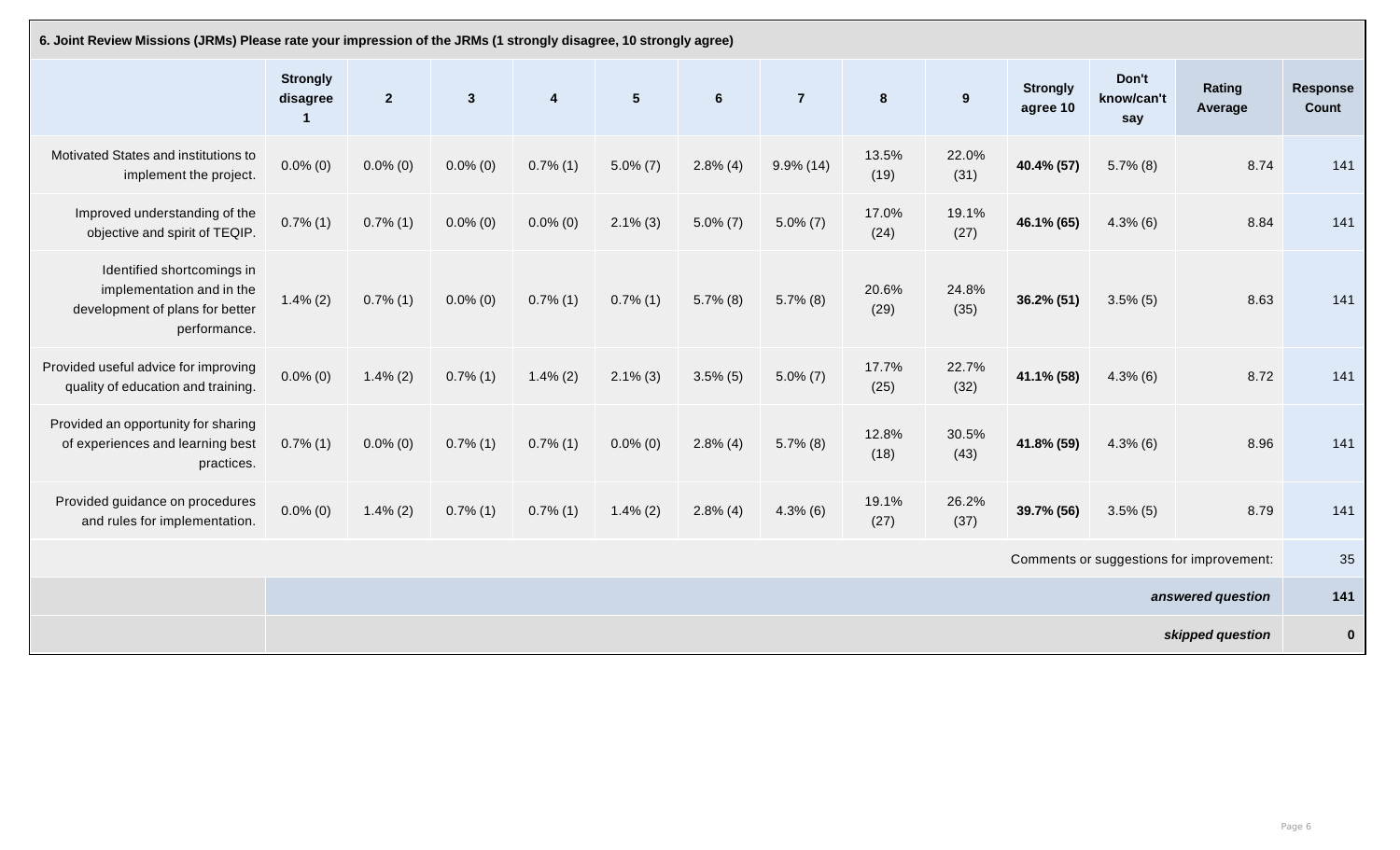| 7. Project monitoring and reporting Please rate how much you agree with the following statements (1 meaning you strongly disagree, 10 meaning you strongly agree). |                             |                  |                |                         |                |                 |                |                |               |                             |                            |                                         |                   |
|--------------------------------------------------------------------------------------------------------------------------------------------------------------------|-----------------------------|------------------|----------------|-------------------------|----------------|-----------------|----------------|----------------|---------------|-----------------------------|----------------------------|-----------------------------------------|-------------------|
|                                                                                                                                                                    | <b>Strongly</b><br>disagree | $\boldsymbol{2}$ | $3\phantom{a}$ | $\overline{\mathbf{4}}$ | 5 <sup>5</sup> | $6\phantom{1}6$ | $\overline{7}$ | 8 <sup>°</sup> | 9             | <b>Strongly</b><br>agree 10 | Don't<br>know/can't<br>say | <b>Rating</b><br>Average                | Response<br>Count |
| I am satisfied by the quality and<br>quantity of information on project<br>performance that I receive                                                              | $0.0\%$ (0)                 | $2.8\%$ (4)      | $0.7\%$ (1)    | $1.4\% (2)$             | $0.7\%$ (1)    | $6.4\%$ (9)     | 15.6%<br>(22)  | 18.4%<br>(26)  | 23.4%<br>(33) | 29.1% (41)                  | $1.4\% (2)$                | 8.25                                    | 141               |
| Information and data called for by<br>the World Bank/NPIU/SPFU was<br>excessive                                                                                    | $7.1\%$ (10)                | $3.5\%$ (5)      | $2.8\%$ (4)    | $2.1\%$ (3)             | $5.7\%$ (8)    | $7.8\%$ (11)    | $4.3\%$ (6)    | 11.3%<br>(16)  | 21.3%<br>(30) | $31.2\% (44)$               | $2.8\%$ (4)                | 7.52                                    | 141               |
| NPIU's Review Reports for the JRMs<br>gave a holistic picture of the<br>performance of each institution/state                                                      | $1.4\% (2)$                 | $0.0\%$ (0)      | $0.0\%$ (0)    | $1.4\%$ (2)             | $2.8\%$ (4)    | $5.7\%$ (8)     | $7.1\%$ (10)   | 18.4%<br>(26)  | 22.7%<br>(32) | 37.6% (53)                  | $2.8\%$ (4)                | 8.57                                    | 141               |
| Stakeholder responses contained in<br>the Telly Sheets are useful                                                                                                  | $0.7\%$ (1)                 | $2.1\%$ (3)      | $0.0\%$ (0)    | $1.4\% (2)$             | $8.5\%$ (12)   | $5.7\%$ (8)     | 12.1%<br>(17)  | 16.3%<br>(23)  | 19.1%<br>(27) | 32.6% (46)                  | $1.4\% (2)$                | 8.12                                    | 141               |
| The performance audits are useful<br>and motivating                                                                                                                | $1.4\%$ (2)                 | $0.0\%$ (0)      | $0.7\%$ (1)    | $0.7\%$ (1)             | $1.4\% (2)$    | $5.0\% (7)$     | $7.1\%$ (10)   | 17.7%<br>(25)  | 19.9%<br>(28) | 44.0% (62)                  | $2.1\%$ (3)                | 8.72                                    | 141               |
| A web-based MIS would have been<br>an efficient method for data and<br>information reporting.                                                                      | $0.0\%$ (0)                 | $0.7\%$ (1)      | $0.0\%$ (0)    | $0.7\%$ (1)             | $1.4\% (2)$    | $6.4\% (9)$     | $5.0\% (7)$    | $8.5\%$ (12)   | 19.9%<br>(28) | 55.3% (78)                  | $2.1\%$ (3)                | 9.04                                    | 141               |
|                                                                                                                                                                    |                             |                  |                |                         |                |                 |                |                |               |                             |                            | Comment or suggestions for improvement: | 46                |
|                                                                                                                                                                    |                             |                  |                |                         |                |                 |                |                |               |                             |                            | answered question                       | 141               |
|                                                                                                                                                                    |                             |                  |                |                         |                |                 |                |                |               |                             |                            | skipped question                        | $\mathbf{0}$      |

| y agree). |  |
|-----------|--|
|           |  |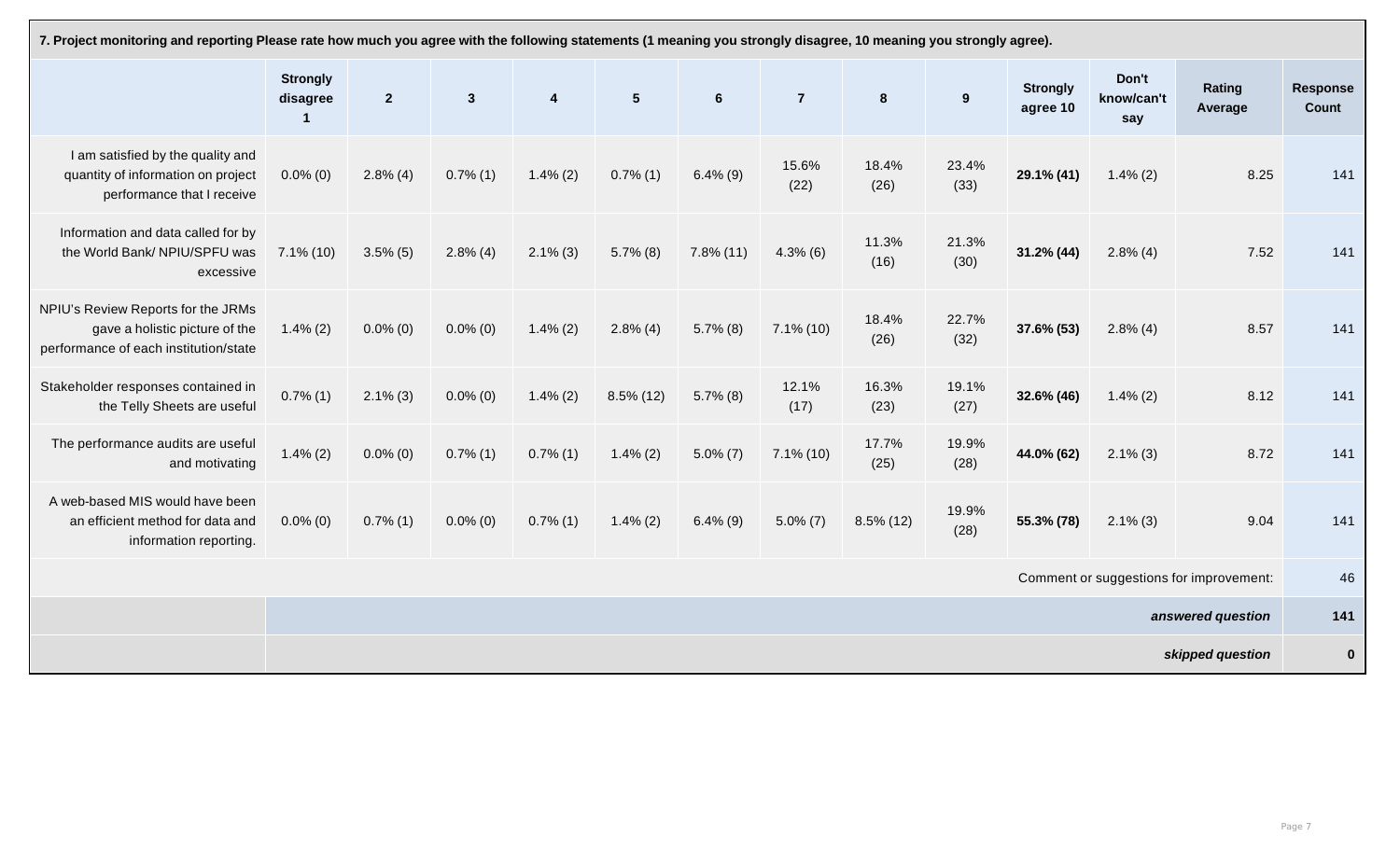| 8. Financial management and Procurement (fiduciary procedures) Please rate how much you agree with the following statements (1 meaning you strongly disagree, 10 meaning you strongly agree). |                             |                |              |                         |                |                |                |                |               |                             |                            |                                          |                          |
|-----------------------------------------------------------------------------------------------------------------------------------------------------------------------------------------------|-----------------------------|----------------|--------------|-------------------------|----------------|----------------|----------------|----------------|---------------|-----------------------------|----------------------------|------------------------------------------|--------------------------|
|                                                                                                                                                                                               | <b>Strongly</b><br>disagree | 2 <sup>2</sup> | $\mathbf{3}$ | $\overline{\mathbf{4}}$ | 5 <sup>5</sup> | $6\phantom{1}$ | $\overline{7}$ | $8\phantom{1}$ | 9             | <b>Strongly</b><br>agree 10 | Don't<br>know/can't<br>say | <b>Rating</b><br>Average                 | <b>Response</b><br>Count |
| I have adequate knowledge of World<br>Bank procedures for procurement to<br>perform my job.                                                                                                   | $0.7\%$ (1)                 | $0.0\%$ (0)    | $0.0\%$ (0)  | $0.0\%$ (0)             | $4.3\%$ (6)    | $4.3\%$ (6)    | $9.2\%$ (13)   | 22.0%<br>(31)  | 12.8%<br>(18) | 40.4% (57)                  | $6.4\%$ (9)                | 8.62                                     | 141                      |
| Training in the World Bank<br>procedures for procurement was<br>adequate.                                                                                                                     | $0.7\%$ (1)                 | $0.7\%$ (1)    | $1.4\% (2)$  | $1.4\%$ (2)             | $3.5\%$ (5)    | $5.7\%$ (8)    | $9.9\%$ (14)   | 22.0%<br>(31)  | 16.3%<br>(23) | 29.1% (41)                  | $9.2\%$ (13)               | 8.23                                     | 141                      |
| The procurement procedures<br>achieved economy, efficiency,<br>transparency and fairness.                                                                                                     | $1.4\% (2)$                 | $1.4\% (2)$    | $0.0\%$ (0)  | $0.7\%$ (1)             | $0.7\%$ (1)    | $3.5\%$ (5)    | $7.8\%$ (11)   | 14.2%<br>(20)  | 27.7%<br>(39) | 39.0% (55)                  | $3.5\%$ (5)                | 8.70                                     | 141                      |
| I have adequate knowledge of World<br>Bank procedures and requirements<br>for financial management to perform<br>my job.                                                                      | $0.7\%$ (1)                 | $0.0\%$ (0)    | $0.0\%$ (0)  | $0.0\%$ (0)             | $6.4\%$ (9)    | $1.4\%$ (2)    | $2.8\%$ (4)    | 18.4%<br>(26)  | 30.5%<br>(43) | $31.2\%$ (44)               | $8.5\%$ (12)               | 8.69                                     | 141                      |
| Training in the World Bank's<br>requirement for financial<br>management was adequate.                                                                                                         | $0.7\%$ (1)                 | $1.4\% (2)$    | $0.7\%$ (1)  | $3.5\%$ (5)             | $2.8\%$ (4)    | $5.0\%$ (7)    | $7.8\%$ (11)   | 17.0%<br>(24)  | 21.3%<br>(30) | 27.0% (38)                  | 12.8% (18)                 | 8.20                                     | 141                      |
| The World Bank procedures are<br>cumbersome.                                                                                                                                                  | 17.7% (25)                  | 11.3%<br>(16)  | $7.1\%$ (10) | $7.8\%$ (11)            | $6.4\%$ (9)    | $5.0\% (7)$    | $9.9\%$ (14)   | $8.5\%$ (12)   | $7.8\%$ (11)  | 12.8%<br>(18)               | $5.7\%$ (8)                | 5.20                                     | 141                      |
| Implementation and monitoring of<br>the fiduciary responsibility was<br>adequate.                                                                                                             | $0.0\%$ (0)                 | $1.4\% (2)$    | $0.7\%$ (1)  | $0.7\%$ (1)             | $3.5\%$ (5)    | 11.3%<br>(16)  | $7.8\%$ (11)   | 17.7%<br>(25)  | 21.3%<br>(30) | 27.7% (39)                  | $7.8\%$ (11)               | 8.22                                     | 141                      |
|                                                                                                                                                                                               |                             |                |              |                         |                |                |                |                |               |                             |                            | Comments or suggestions for improvement: | 38                       |
|                                                                                                                                                                                               |                             |                |              |                         |                |                |                |                |               |                             |                            | answered question                        | 141                      |
|                                                                                                                                                                                               |                             |                |              |                         |                |                |                |                |               |                             |                            | skipped question                         | $\mathbf{0}$             |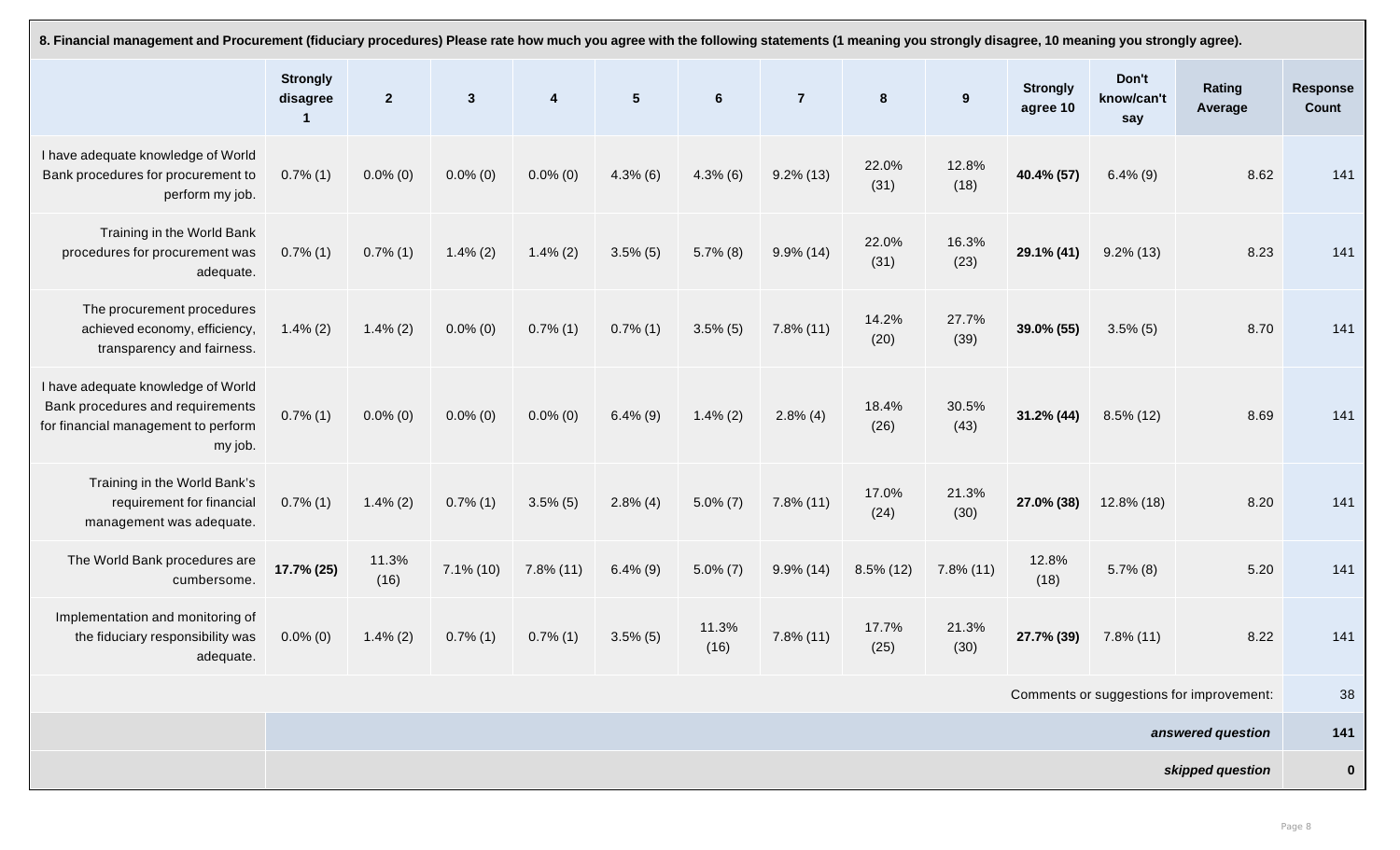| 9. Please rate how much you agree with the following statements (1 meaning you strongly disagree, 10 meaning you strongly agree) |                             |                |                 |                         |                |                 |                |                |               |                             |                            |                                          |                          |
|----------------------------------------------------------------------------------------------------------------------------------|-----------------------------|----------------|-----------------|-------------------------|----------------|-----------------|----------------|----------------|---------------|-----------------------------|----------------------------|------------------------------------------|--------------------------|
|                                                                                                                                  | <b>Strongly</b><br>disagree | $\overline{2}$ | $3\overline{3}$ | $\overline{\mathbf{4}}$ | 5 <sup>5</sup> | $6\phantom{1}6$ | $\overline{7}$ | 8 <sup>°</sup> | 9             | <b>Strongly</b><br>agree 10 | Don't<br>know/can't<br>say | Rating<br>Average                        | <b>Response</b><br>Count |
| The project increased production of<br>high quality graduates                                                                    | $0.7\%$ $(1)$               | $0.0\%$ (0)    | $0.0\%$ (0)     | $2.1\%$ (3)             | $6.4\%$ (9)    | $3.5\%$ (5)     | 19.9%<br>(28)  | 22.0%<br>(31)  | 19.9%<br>(28) | 24.8% (35)                  | $0.7\%$ (1)                | 8.10                                     | 141                      |
| The project increased demand from<br>industry for high quality<br>professionals                                                  | $1.4\%$ (2)                 | $0.0\%$ (0)    | $2.1\%$ (3)     | $0.7\%$ (1)             | $5.7\%$ (8)    | $7.1\%$ (10)    | 23.4% (33)     | $23.4\%$ (33)  | 14.9%<br>(21) | 19.1%<br>(27)               | $2.1\%$ (3)                | 7.75                                     | 141                      |
| The project increased cooperation<br>and resource sharing between<br>institutions                                                | $2.1\%$ (3)                 | $0.7\%$ (1)    | $2.1\%$ (3)     | $1.4\% (2)$             | $5.0\% (7)$    | $7.8\%$ (11)    | 16.3%<br>(23)  | 22.0%<br>(31)  | 16.3%<br>(23) | 25.5% (36)                  | $0.7\%$ (1)                | 7.85                                     | 141                      |
| The project increased involvement of<br>institutions with communities                                                            | $1.4\% (2)$                 | $0.0\%$ (0)    | $0.7\%$ (1)     | $0.7\%$ (1)             | $4.3\%$ (6)    | $9.2\%$ (13)    | 15.6%<br>(22)  | 22.0%<br>(31)  | 26.2% (37)    | 19.1%<br>(27)               | $0.7\%$ (1)                | 8.01                                     | 141                      |
| The project improved internal<br>efficiency of project institutions                                                              | $0.7\%$ (1)                 | $0.7\%$ (1)    | $0.0\%$ (0)     | $1.4\% (2)$             | $1.4\% (2)$    | $2.1\%$ (3)     | 12.8%<br>(18)  | 24.8%<br>(35)  | 21.3%<br>(30) | 34.8% (49)                  | $0.0\%$ (0)                | 8.55                                     | 141                      |
| The project improved efficiency of<br>the State's engineering education<br>system                                                | $2.1\%$ (3)                 | $0.7\%$ (1)    | $4.3\%$ (6)     | $0.0\%$ (0)             | $1.4\%$ (2)    | $4.3\%$ (6)     | $7.8\%$ (11)   | 17.0%<br>(24)  | 24.1%<br>(34) | 26.2% (37)                  | $12.1\%$ (17)              | 8.18                                     | 141                      |
|                                                                                                                                  |                             |                |                 |                         |                |                 |                |                |               |                             |                            | Comments or suggestions for improvement: | 26                       |
|                                                                                                                                  |                             |                |                 |                         |                |                 |                |                |               |                             |                            | answered question                        | 141                      |
|                                                                                                                                  |                             |                |                 |                         |                |                 |                |                |               |                             |                            | skipped question                         | $\mathbf 0$              |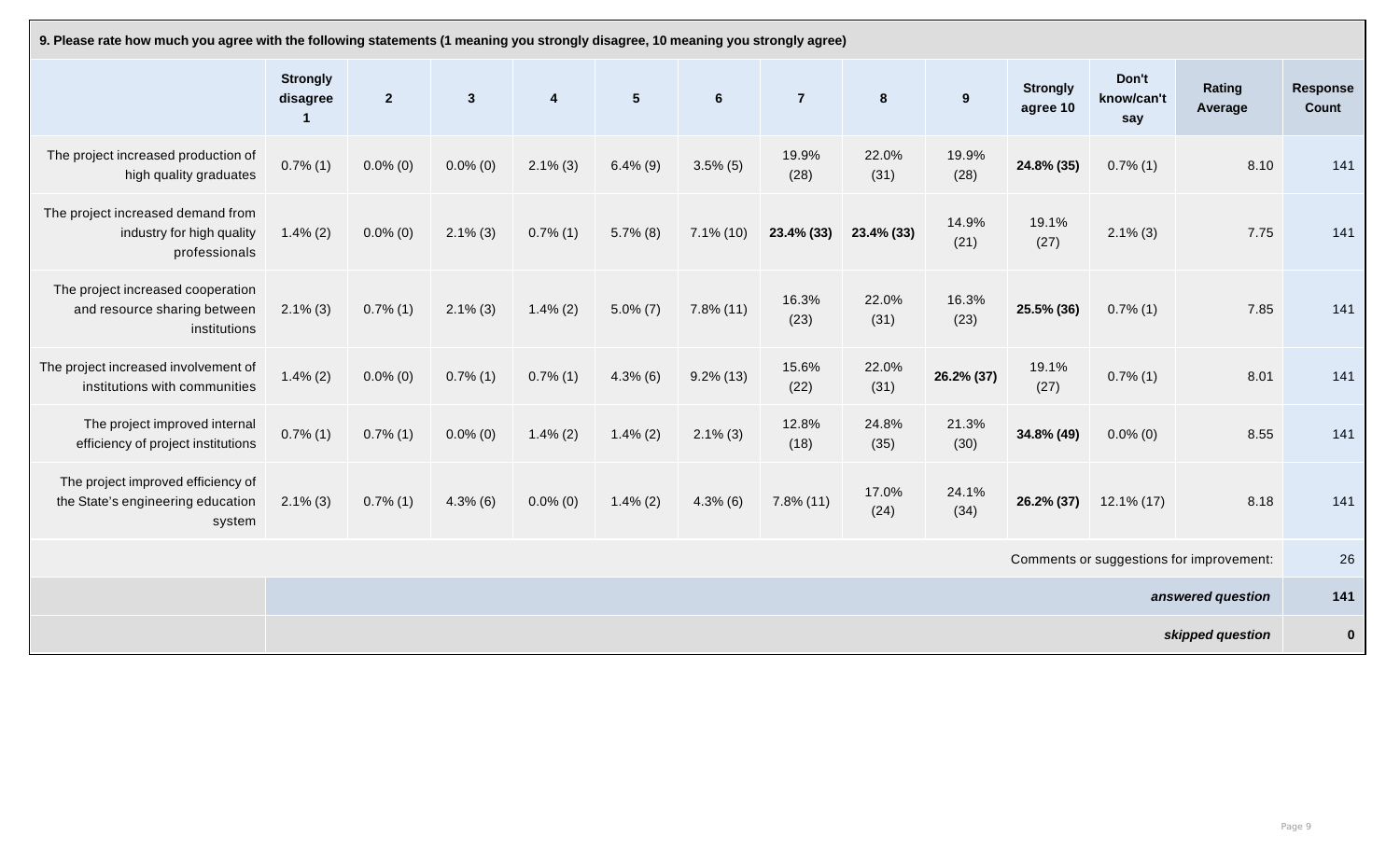**10. Please select the project's best and second best features by scoring on two of the following statements:** 

## **Best Feature**

|                            | Implementation<br>of policy reforms<br>(autonomies and<br>block grant) | <b>Support based</b><br>upon the merit of<br>each institution's<br>proposal | Improvement in<br>teaching-training<br>infrastructure | <b>Provision of</b><br>equipment to<br>help improve<br>quality research | Improvement in<br>quality of<br>education in<br>institutions | <b>Changed of</b><br>mindset of<br>faculty | Reforms led to<br>holistic<br>development of<br>institutions        | <b>Constant</b><br>monitoring of<br>implementation<br>and performance | <b>There was</b><br>impact |
|----------------------------|------------------------------------------------------------------------|-----------------------------------------------------------------------------|-------------------------------------------------------|-------------------------------------------------------------------------|--------------------------------------------------------------|--------------------------------------------|---------------------------------------------------------------------|-----------------------------------------------------------------------|----------------------------|
| $\sim$ $-$                 | $10.6\%$ (15)                                                          | $4.3\%$ (6)                                                                 | 22.7% (32)                                            | 15.6% (22)                                                              | 20.6% (29)                                                   | $9.2\%$ (13)                               | 13.5% (19)                                                          | $2.8\%$ (4)                                                           | $0.7\%$ (1)                |
| <b>Second Best Feature</b> |                                                                        |                                                                             |                                                       |                                                                         |                                                              |                                            |                                                                     |                                                                       |                            |
|                            | Implementation<br>of policy reforms<br>(autonomies and<br>block grant) | <b>Support based</b><br>upon the merit of<br>each institution's<br>proposal | Improvement in<br>teaching-training<br>infrastructure | <b>Provision of</b><br>equipment to<br>help improve<br>quality research | Improvement in<br>quality of<br>education in<br>institutions | <b>Changed of</b><br>mindset of<br>faculty | <b>Reforms led to</b><br>holistic<br>development of<br>institutions | <b>Constant</b><br>monitoring of<br>implementation<br>and performance | There was<br>impact        |
| $\sim$ $-$                 | $2.8\%$ (4)                                                            | $3.5\%$ (5)                                                                 | 19.1% (27)                                            | 15.6% (22)                                                              | 22.7% (32)                                                   | $10.6\%$ (15)                              | $12.8\%$ (18)                                                       | $12.1\%$ (17)                                                         | $0.7\%$ (1)                |
|                            |                                                                        |                                                                             |                                                       |                                                                         |                                                              |                                            |                                                                     |                                                                       | Other (please sp           |
|                            |                                                                        |                                                                             |                                                       |                                                                         |                                                              |                                            |                                                                     |                                                                       | answered ques              |
|                            |                                                                        |                                                                             |                                                       |                                                                         |                                                              |                                            |                                                                     |                                                                       | okinnad augu               |

| <b>Reforms led to</b><br>holistic<br>development of<br>institutions | <b>Constant</b><br>monitoring of<br>implementation<br>and performance | There was no<br>impact |
|---------------------------------------------------------------------|-----------------------------------------------------------------------|------------------------|
| 13.5% (19)                                                          | $2.8\%$ (4)                                                           | $0.7\%$ (1)            |
|                                                                     |                                                                       |                        |
| <b>Reforms led to</b><br>holistic<br>development of<br>institutions | <b>Constant</b><br>monitoring of<br>implementation                    | There was no<br>impact |
|                                                                     | and performance                                                       |                        |
| 12.8% (18)                                                          | 12.1% (17)                                                            | $0.7\%$ (1)            |
|                                                                     |                                                                       | Other (please specif   |
|                                                                     |                                                                       | answered questio       |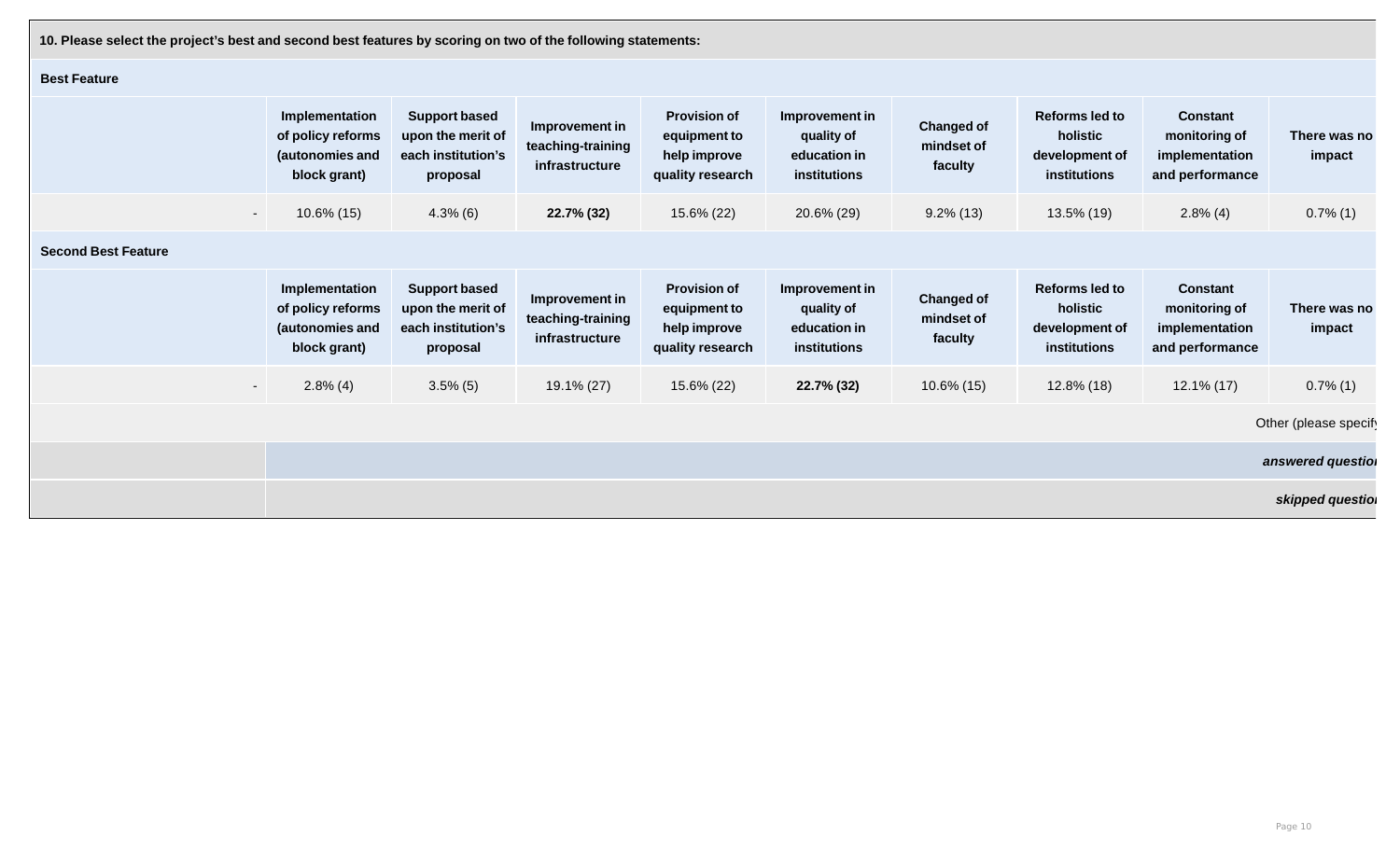**11. Please select the greatest and the second greatest weakness of the project by scoring on two of the following statements:** 

## **Greatest Weakness**

| <b>Greatest Weakness</b>        |                                                                 |                                                                   |                                                                                   |                                               |                                                     |                                                    |                       |                                        |                        |
|---------------------------------|-----------------------------------------------------------------|-------------------------------------------------------------------|-----------------------------------------------------------------------------------|-----------------------------------------------|-----------------------------------------------------|----------------------------------------------------|-----------------------|----------------------------------------|------------------------|
|                                 | Lack of<br>coordination<br>between<br>participating<br>agencies | Absence of<br><b>Government</b><br>policy support<br>for autonomy | Absence of<br><b>Government</b><br>policy support<br>for institutional<br>reforms | Inadequate<br>guidance on<br>project concepts | <b>Absence of</b><br>reward for good<br>performance | No focus on the<br>real constraints<br>for quality | Too much<br>paperwork | <b>Too little</b><br>capacity building | <b>No weaknesses</b>   |
| $\sim$                          | $7.1\%$ (10)                                                    | 15.6% (22)                                                        | $5.7\%$ (8)                                                                       | $5.0\% (7)$                                   | 17.7% (25)                                          | $10.6\%$ (15)                                      | 29.1% (41)            | $1.4\%$ (2)                            | $7.8\%$ (11)           |
| <b>Second Greatest Weakness</b> |                                                                 |                                                                   |                                                                                   |                                               |                                                     |                                                    |                       |                                        |                        |
|                                 | Lack of<br>coordination<br>between<br>participating<br>agencies | Absence of<br>Government<br>policy support<br>for autonomy        | Absence of<br><b>Government</b><br>policy support<br>for institutional<br>reforms | Inadequate<br>guidance on<br>project concepts | <b>Absence of</b><br>reward for good<br>performance | No focus on the<br>real constraints<br>for quality | Too much<br>paperwork | <b>Too little</b><br>capacity building | <b>No weaknesses</b>   |
| $\sim$                          | $6.4\%$ (9)                                                     | $4.3\%$ (6)                                                       | $7.8\%$ (11)                                                                      | $5.0\% (7)$                                   | 25.5% (36)                                          | $10.6\%$ (15)                                      | $19.1\% (27)$         | $7.8\%$ (11)                           | 13.5% (19)             |
|                                 |                                                                 |                                                                   |                                                                                   |                                               |                                                     |                                                    |                       |                                        | Other (please specify) |
|                                 |                                                                 |                                                                   |                                                                                   |                                               |                                                     |                                                    |                       |                                        | answered question      |
|                                 |                                                                 |                                                                   |                                                                                   |                                               |                                                     |                                                    |                       |                                        | skipped question       |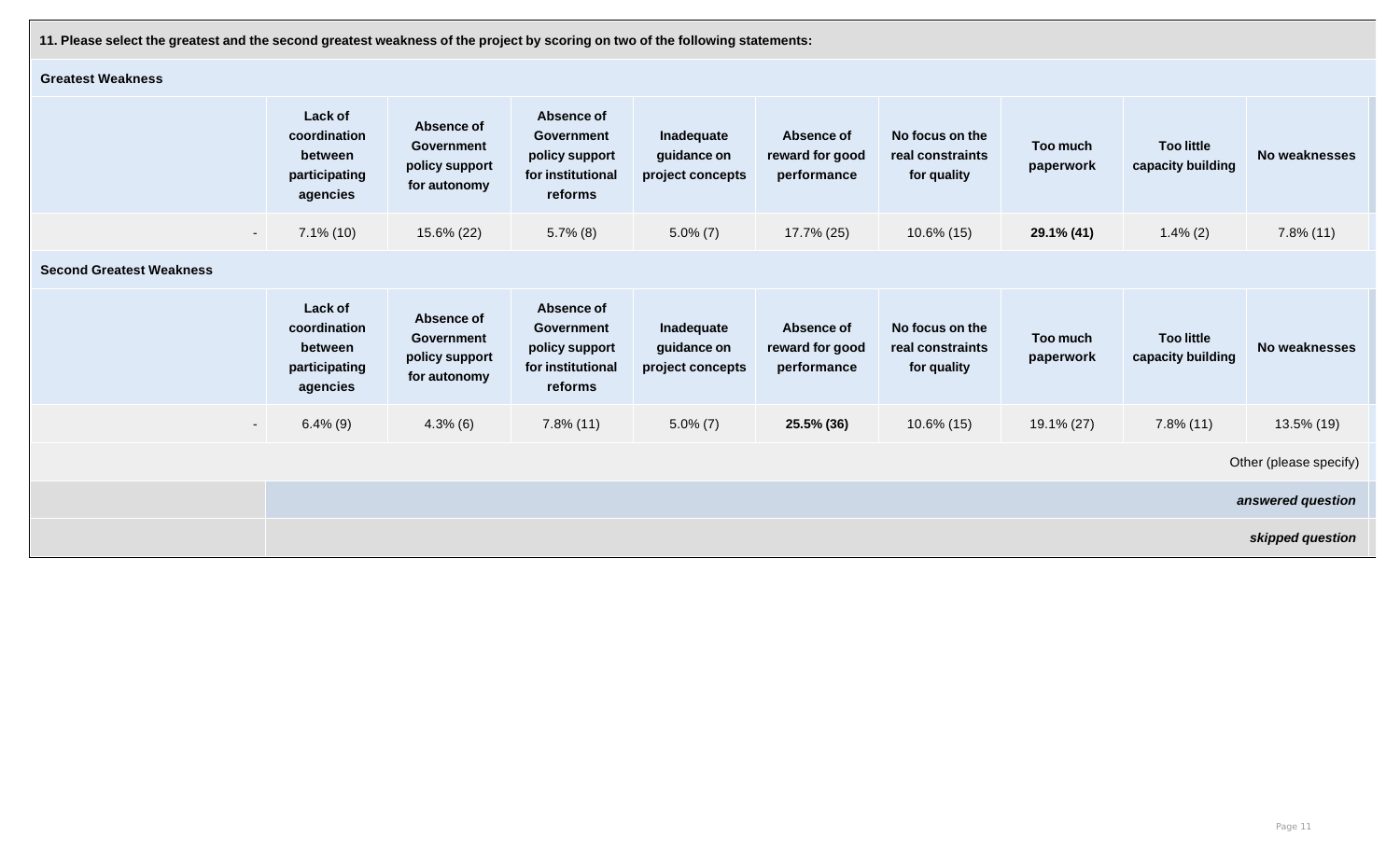| 12. Performance of the World Bank Please rate the work of the World Bank in TEQIP (1 being very poor, 10 being very good). |                       |              |              |                              |                |                |                |                  |               |  |
|----------------------------------------------------------------------------------------------------------------------------|-----------------------|--------------|--------------|------------------------------|----------------|----------------|----------------|------------------|---------------|--|
|                                                                                                                            | <b>Very poor</b><br>1 | $\mathbf{2}$ | $\mathbf{3}$ | $\overline{\mathbf{4}}$      | $5\phantom{1}$ | $6\phantom{1}$ | $\overline{7}$ | $\boldsymbol{8}$ | 9             |  |
| I feel satisfied with the performance<br>of the World Bank                                                                 | $0.0\%$ (0)           | $0.0\%$ (0)  | $0.0\%$ (0)  | $1.4\%$ (2)                  | $2.1\%$ (3)    | $1.4\% (2)$    | $5.7\%$ (8)    | 19.1%<br>(27)    | 22.7%<br>(32) |  |
| Collaboration with national and state<br>governments                                                                       | $0.7\%$ (1)           | $0.0\%$ (0)  | $0.7\%$ (1)  | $2.8\%$ (4)                  | $3.5\%$ (5)    | $4.3\%$ (6)    | 14.2%<br>(20)  | 16.3%<br>(23)    | 14.2%<br>(20) |  |
| Provision of technical assistance as<br>and when required                                                                  | $0.0\%$ (0)           | $0.0\%$ (0)  | $2.1\%$ (3)  | $3.5\%$ (5)                  | $3.5\%$ (5)    | $3.5\%$ (5)    | 15.6%<br>(22)  | 15.6%<br>(22)    | 14.9%<br>(21) |  |
| Provision of timely and adequate<br>information                                                                            | $0.0\%$ (0)           | $0.0\%$ (0)  | $0.7\%$ (1)  | $2.1\%$ (3)                  | $3.5\%$ (5)    | $3.5\%$ (5)    | 12.1%<br>(17)  | 24.8%<br>(35)    | 18.4%<br>(26) |  |
| Responsiveness to inquiries                                                                                                | $0.0\%$ (0)           | $0.0\%$ (0)  | $0.7\%$ (1)  | $0.0\%$ (0)                  | $3.5\%$ (5)    | $5.7\%$ (8)    | $9.9\%$ (14)   | 24.8% (35)       | 23.4%<br>(33) |  |
| Support with Procurement in terms<br>of procedures and guidelines                                                          | $0.0\%$ (0)           | $0.0\%$ (0)  | $0.7\%$ (1)  | $1.4\% (2)$                  | $0.7\%$ (1)    | $5.0\% (7)$    | 11.3%<br>(16)  | 18.4%<br>(26)    | 25.5%<br>(36) |  |
| Support with Financial management<br>in terms of procedures, rules and<br>budgeting                                        | $0.0\%$ (0)           | $0.7\%$ (1)  | $0.0\%$ (0)  | $0.7\%$ (1)<br>$\sim$ $\sim$ | $3.5\%$ (5)    | $2.8\%$ (4)    | $9.9\%$ (14)   | 22.0%<br>(31)    | 25.5%<br>(36) |  |
|                                                                                                                            |                       |              |              |                              |                |                |                |                  |               |  |
|                                                                                                                            |                       |              |              |                              |                |                |                |                  |               |  |
|                                                                                                                            |                       |              |              |                              |                |                |                |                  |               |  |

| Very good<br>10 | Don't<br>know/<br>Can't say | Rating<br>Average       | <b>Response</b><br><b>Count</b> |
|-----------------|-----------------------------|-------------------------|---------------------------------|
| 40.4% (57)      | $7.1\%$ (10)                | 8.89                    | 141                             |
| $30.5\%$ (43)   | 12.8%<br>(18)               | 8.25                    | 141                             |
| 30.5% (43)      | 10.6%<br>(15)               | 8.20                    | 141                             |
| 29.1% (41)      | $5.7\%$ (8)                 | 8.37                    | 141                             |
| 24.1%<br>(34)   | $7.8\%$ (11)                | 8.39                    | 141                             |
| 31.2% (44)      | $5.7\%$ (8)                 | 8.59                    | 141                             |
| 27.7% (39)      | $7.1\%$ (10)                | 8.51                    | 141                             |
|                 |                             | Comments and suggestion | 26                              |
|                 |                             | answered question       | 141                             |
|                 |                             | skipped question        | O                               |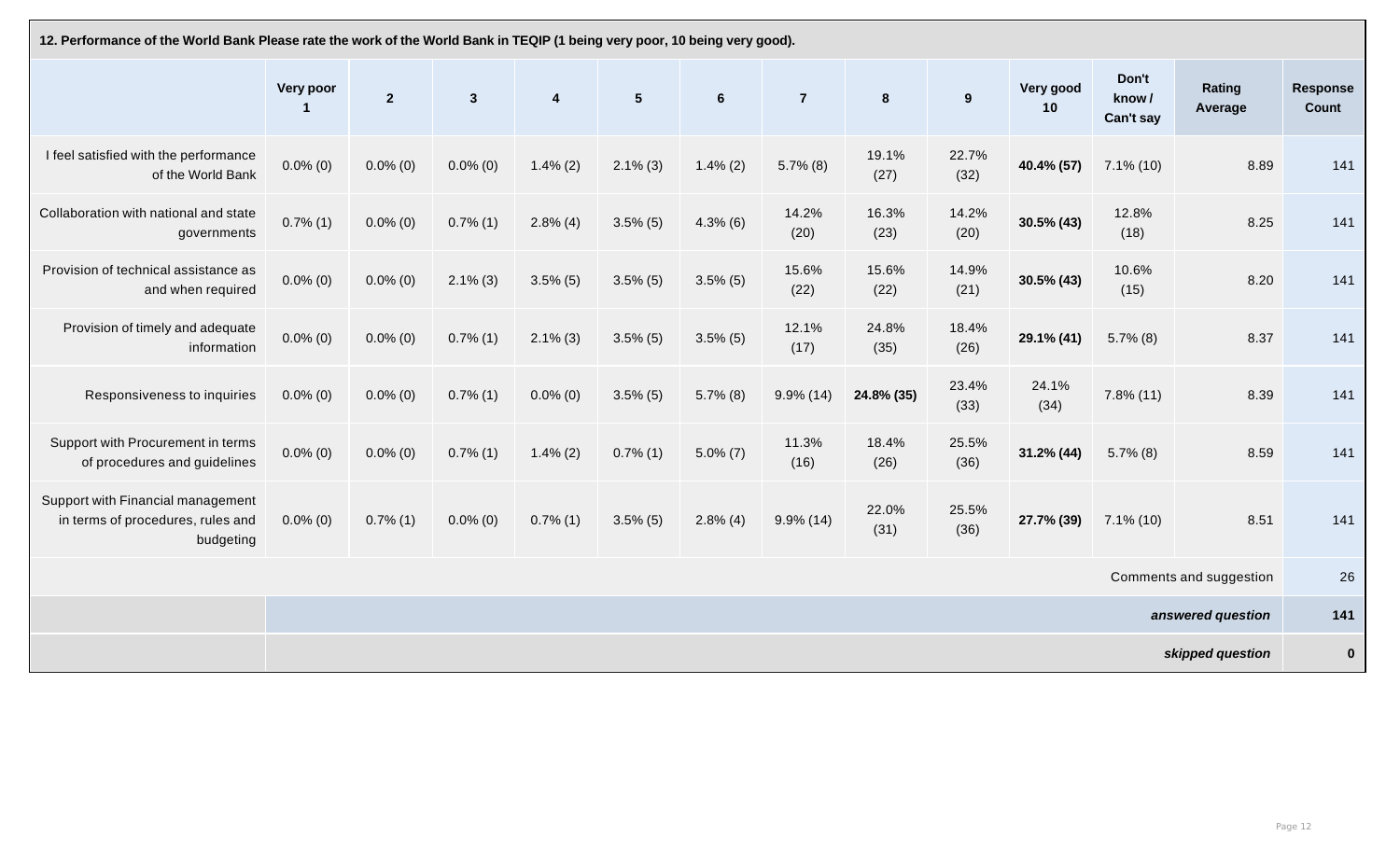| 13. Are you from NPIU/MHRD? |                                     |                  |
|-----------------------------|-------------------------------------|------------------|
|                             | Response Response<br><b>Percent</b> | <b>Count</b>     |
| <b>YES</b>                  | 6.4%                                | 9                |
| <b>NO</b>                   | 93.6%                               | 132              |
|                             | answered question                   | 141              |
|                             | skipped question                    | $\boldsymbol{0}$ |

| <b>Response</b><br><b>Percent</b> | <b>Response</b><br><b>Count</b> |
|-----------------------------------|---------------------------------|
| 6.4%                              | 9                               |
| 93.6%                             | 132                             |
| answered question                 | 141                             |
| skipped question                  | 0                               |

| 14. Performance of NPIU/MHRD Please rate the work of the NPIU/MHRD in TEQIP (1 being very poor, 10 being very good). |                  |                |                |                  |                |                |                |                |               |                 |                             |                         |                          |
|----------------------------------------------------------------------------------------------------------------------|------------------|----------------|----------------|------------------|----------------|----------------|----------------|----------------|---------------|-----------------|-----------------------------|-------------------------|--------------------------|
|                                                                                                                      | <b>Very poor</b> | $\overline{2}$ | $3\phantom{a}$ | $\boldsymbol{4}$ | 5 <sup>5</sup> | $6\phantom{1}$ | $\overline{7}$ | 8 <sup>°</sup> | 9             | Very good<br>10 | Don't<br>know/<br>Can't say | Rating<br>Average       | <b>Response</b><br>Count |
| Overall, I feel satisfied with the<br>performance of NPIU/MHRD                                                       | $0.8\%$ (1)      | $0.0\%$ (0)    | $0.0\%$ (0)    | $1.5\%$ (2)      | $3.0\%$ (4)    | $4.5\%$ (6)    | 10.6%<br>(14)  | 22.0%<br>(29)  | 22.0%<br>(29) | $32.6\% (43)$   | $3.0\%$ (4)                 | 8.48                    | 132                      |
| Collaboration with state<br>governments and institutions                                                             | $0.0\%$ (0)      | $0.8\%$ (1)    | $0.8\%$ (1)    | $0.8\%$ (1)      | $3.0\%$ (4)    | $3.8\%$ (5)    | 14.4%<br>(19)  | 22.0%<br>(29)  | 12.9%<br>(17) | $30.3\%$ (40)   | 11.4%<br>(15)               | 8.35                    | 132                      |
| Timeliness and adequacy of help<br>and guidance                                                                      | $0.8\%$ (1)      | $0.8\%$ (1)    | $1.5\% (2)$    | $1.5\%$ (2)      | $3.0\%$ (4)    | $6.1\%$ (8)    | $9.8\%$ (13)   | 22.7%<br>(30)  | 21.2%<br>(28) | 29.5% (39)      | $3.0\%$ (4)                 | 8.27                    | 132                      |
| Responsiveness to inquiries                                                                                          | $0.0\%$ (0)      | $0.8\%$ (1)    | $0.8\%$ (1)    | $0.0\%$ (0)      | $5.3\% (7)$    | $6.8\%$ (9)    | $8.3\%$ (11)   | 19.7%<br>(26)  | 24.2%<br>(32) | 28.8% (38)      | $5.3\%$ (7)                 | 8.38                    | 132                      |
| Support with procurement in terms<br>of procedures and guidelines                                                    | $0.0\%$ (0)      | $0.0\%$ (0)    | $0.8\%$ (1)    | $0.0\%$ (0)      | $3.8\%$ (5)    | $6.8\%$ (9)    | $7.6\%$ (10)   | 18.2%<br>(24)  | 26.5%<br>(35) | $30.3\%$ (40)   | $6.1\%$ (8)                 | 8.54                    | 132                      |
| Support with financial management<br>in terms of procedures, rules and<br>budgeting                                  | $0.0\%$ (0)      | $0.0\%$ (0)    | $2.3\%$ (3)    | $0.0\%$ (0)      | $3.0\%$ (4)    | $6.8\%$ (9)    | $9.8\%$ (13)   | 19.7%<br>(26)  | 22.7%<br>(30) | 29.5% (39)      | $6.1\%$ (8)                 | 8.40                    | 132                      |
|                                                                                                                      |                  |                |                |                  |                |                |                |                |               |                 |                             | Comments or suggestions | 25                       |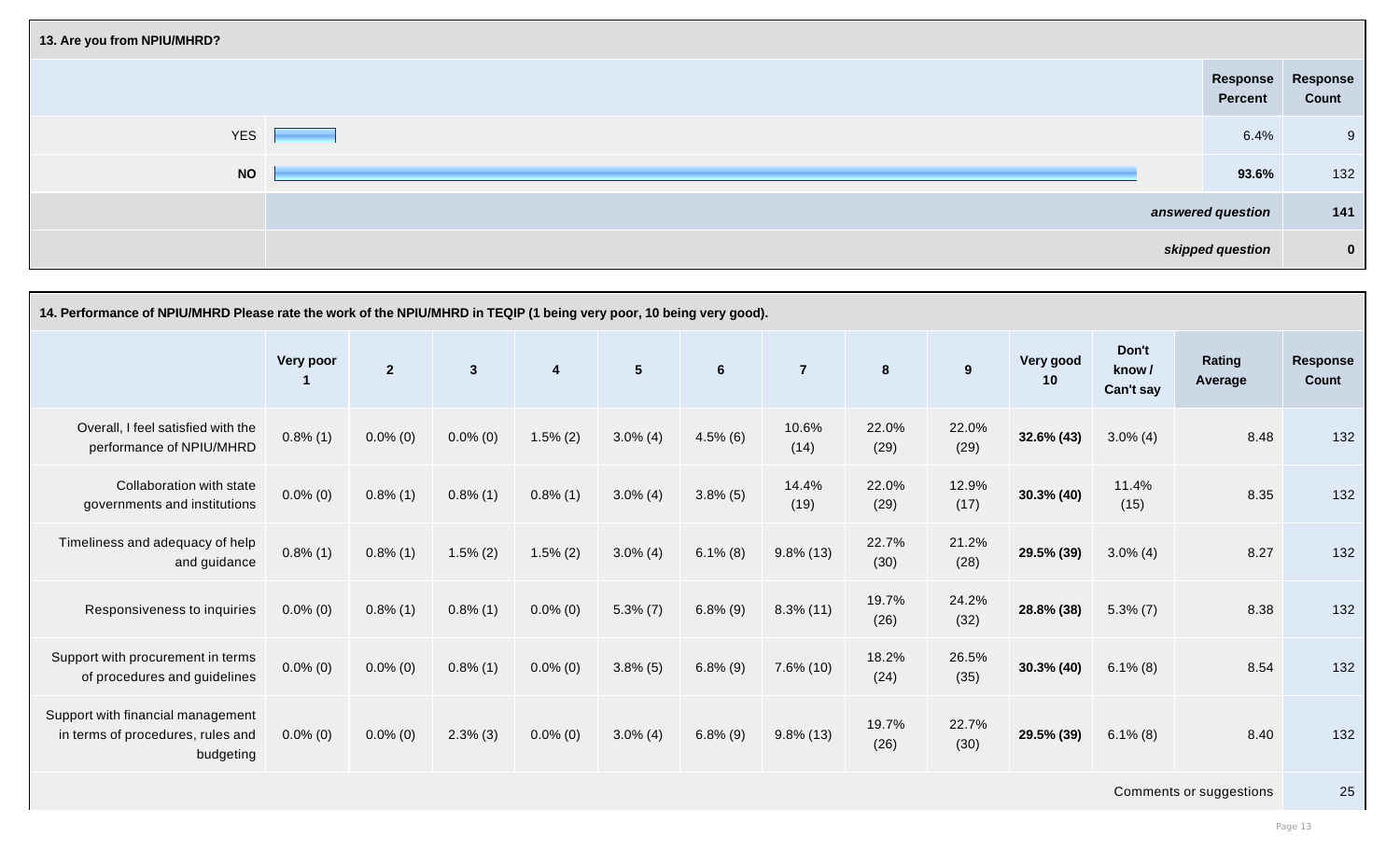| answered question | $132$    |
|-------------------|----------|
| skipped question  | $\Omega$ |

| 15. Are you from State Government(SPFUs)? |                                     |       |
|-------------------------------------------|-------------------------------------|-------|
|                                           | Response Response<br><b>Percent</b> | Count |
| <b>YES</b>                                | 23.5%                               | 31    |
| <b>NO</b>                                 | 76.5%                               | 101   |
|                                           | answered question                   | 132   |
|                                           | skipped question                    | 9     |

| <b>Response</b><br><b>Percent</b> | <b>Response</b><br><b>Count</b> |  |  |  |  |
|-----------------------------------|---------------------------------|--|--|--|--|
| 23.5%                             | 31                              |  |  |  |  |
| 76.5%                             | 101                             |  |  |  |  |
| answered question                 |                                 |  |  |  |  |
| skipped question                  |                                 |  |  |  |  |

| 16. Are you from a CFI? |                                     |              |
|-------------------------|-------------------------------------|--------------|
|                         | Response Response<br><b>Percent</b> | <b>Count</b> |
| <b>YES</b>              | 25.0%                               | 33           |
| <b>NO</b>               | 75.0%                               | 99           |
|                         | answered question                   | 132          |
|                         | skipped question                    | 9            |

| <b>Response</b><br><b>Percent</b> | <b>Response</b><br><b>Count</b> |  |  |  |  |
|-----------------------------------|---------------------------------|--|--|--|--|
| 25.0%                             | 33                              |  |  |  |  |
| 75.0%                             | 99                              |  |  |  |  |
| answered question                 |                                 |  |  |  |  |
| skipped question                  |                                 |  |  |  |  |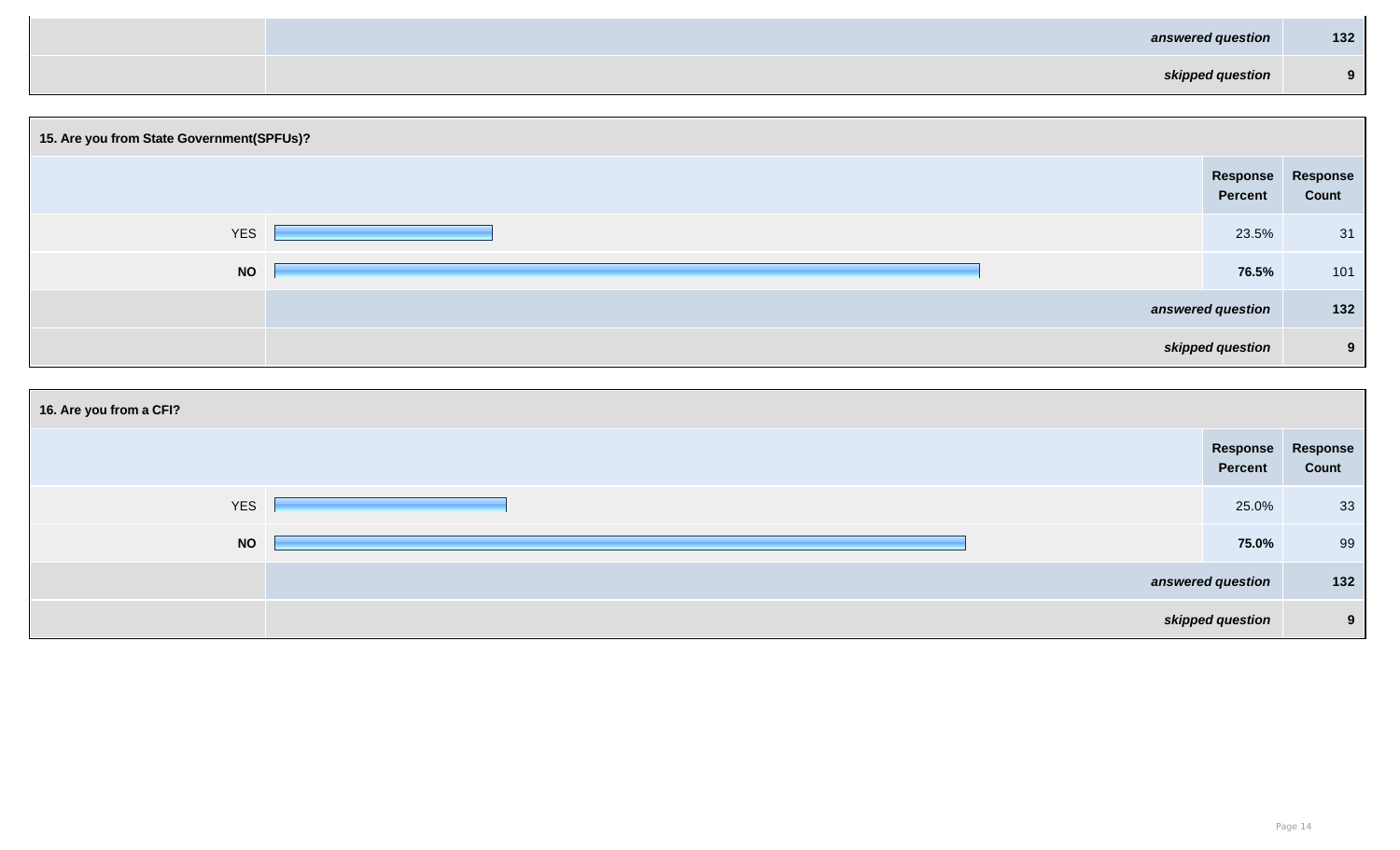| 17. Performance of State Governments SPFUs Please rate the contribution of your State government in TEQIP (1 being very poor, 10 being very good). |                  |                |              |             |                |                 |                |               |               |  |
|----------------------------------------------------------------------------------------------------------------------------------------------------|------------------|----------------|--------------|-------------|----------------|-----------------|----------------|---------------|---------------|--|
|                                                                                                                                                    | <b>Very poor</b> | $\overline{2}$ | $\mathbf{3}$ | 4           | $5\phantom{1}$ | $6\phantom{1}6$ | $\overline{7}$ | 8             | 9             |  |
| Overall, I feel satisfied with the<br>performance on the SPFU that I work<br>with                                                                  | $1.3\%$ (1)      | $1.3\%$ (1)    | $2.6\%$ (2)  | $0.0\%$ (0) | $9.1\%$ (7)    | $3.9\%$ (3)     | $10.4\%$ (8)   | 13.0%<br>(10) | 14.3%<br>(11) |  |
| Timely provision of funds for<br>institutional project implementation                                                                              | $0.0\%$ (0)      | $0.0\%$ (0)    | $3.9\%$ (3)  | $2.6\%$ (2) | $5.2\%$ (4)    | $5.2\%$ (4)     | $7.8\%$ (6)    | 14.3%<br>(11) | 18.2%<br>(14) |  |
| Providing periodic guidance on<br>project concepts and Bank<br>procedures                                                                          | $1.3\%$ (1)      | $0.0\%$ (0)    | $3.9\%$ (3)  | $5.2\%$ (4) | $5.2\%$ (4)    | $5.2\%$ (4)     | 13.0%<br>(10)  | $9.1\% (7)$   | 19.5%<br>(15) |  |
| Responsiveness to inquiries                                                                                                                        | $1.3\%$ (1)      | $1.3\%$ (1)    | $2.6\%$ (2)  | $2.6\%$ (2) | $7.8\%$ (6)    | $3.9\%$ (3)     | $9.1\%$ (7)    | 13.0%<br>(10) | 16.9%<br>(13) |  |
| Facilitating training of faculty and<br>staff                                                                                                      | $2.6\% (2)$      | $3.9\%$ (3)    | $2.6\%$ (2)  | $3.9\%$ (3) | $5.2\%$ (4)    | $7.8\%$ (6)     | $10.4\%$ (8)   | $10.4\%$ (8)  | 20.8%<br>(16) |  |
| Motivating institutions to enhance<br>their achievements under the project                                                                         | $1.3\%$ (1)      | $0.0\%$ (0)    | $3.9\%$ (3)  | $2.6\%$ (2) | $5.2\%$ (4)    | $5.2\%$ (4)     | $6.5\%$ (5)    | 18.2%<br>(14) | 19.5%<br>(15) |  |
| Promoting effective networking<br>among institutions                                                                                               | $2.6\%$ (2)      | $2.6\%$ (2)    | $5.2\%$ (4)  | $6.5\%$ (5) | $2.6\%$ (2)    | $10.4\%$ (8)    | $11.7\%$ (9)   | 16.9%<br>(13) | $10.4\%$ (8)  |  |
| Support with financial management<br>in terms of procedures, rules and<br>budgeting                                                                | $2.6\%$ (2)      | $1.3\%$ (1)    | $1.3\%$ (1)  | $3.9\%$ (3) | $1.3\%$ (1)    | $5.2\%$ (4)     | 14.3%<br>(11)  | 13.0%<br>(10) | 20.8%<br>(16) |  |
| Support with procurement in terms<br>of procedures and guidelines                                                                                  | $2.6\%$ (2)      | $1.3\%$ $(1)$  | $3.9\%$ (3)  | $2.6\% (2)$ | $3.9\%$ (3)    | $3.9\%$ (3)     | $7.8\%$ (6)    | 15.6%<br>(12) | 18.2%<br>(14) |  |

| l).           |                 |                             |                                                      |    |
|---------------|-----------------|-----------------------------|------------------------------------------------------|----|
| 9             | Very good<br>10 | Don't<br>know/<br>Can't say | Rating<br><b>Response</b><br><b>Count</b><br>Average |    |
| 14.3%<br>(11) | 41.6% (32)      | $2.6\%$ (2)                 | 8.23                                                 | 77 |
| 18.2%<br>(14) | 40.3% (31)      | $2.6\%$ (2)                 | 8.36                                                 | 77 |
| 19.5%<br>(15) | 35.1% (27)      | $2.6\%$ (2)                 | 8.01                                                 | 77 |
| 16.9%<br>(13) | 39.0% (30)      | $2.6\%$ (2)                 | 8.15                                                 | 77 |
| 20.8%<br>(16) | 28.6% (22)      | $3.9\%$ (3)                 | 7.65                                                 | 77 |
| 19.5%<br>(15) | 35.1% (27)      | $2.6\%$ (2)                 | 8.19                                                 | 77 |
| $10.4\%$ (8)  | 28.6% (22)      | $2.6\% (2)$                 | 7.40                                                 | 77 |
| 20.8%<br>(16) | 33.8% (26)      | $2.6\% (2)$                 | 8.12                                                 | 77 |
| 18.2%<br>(14) | 36.4% (28)      | $3.9\%$ (3)                 | 8.08                                                 | 77 |
|               |                 |                             | Other (please specify)                               | 11 |
|               | 77              |                             |                                                      |    |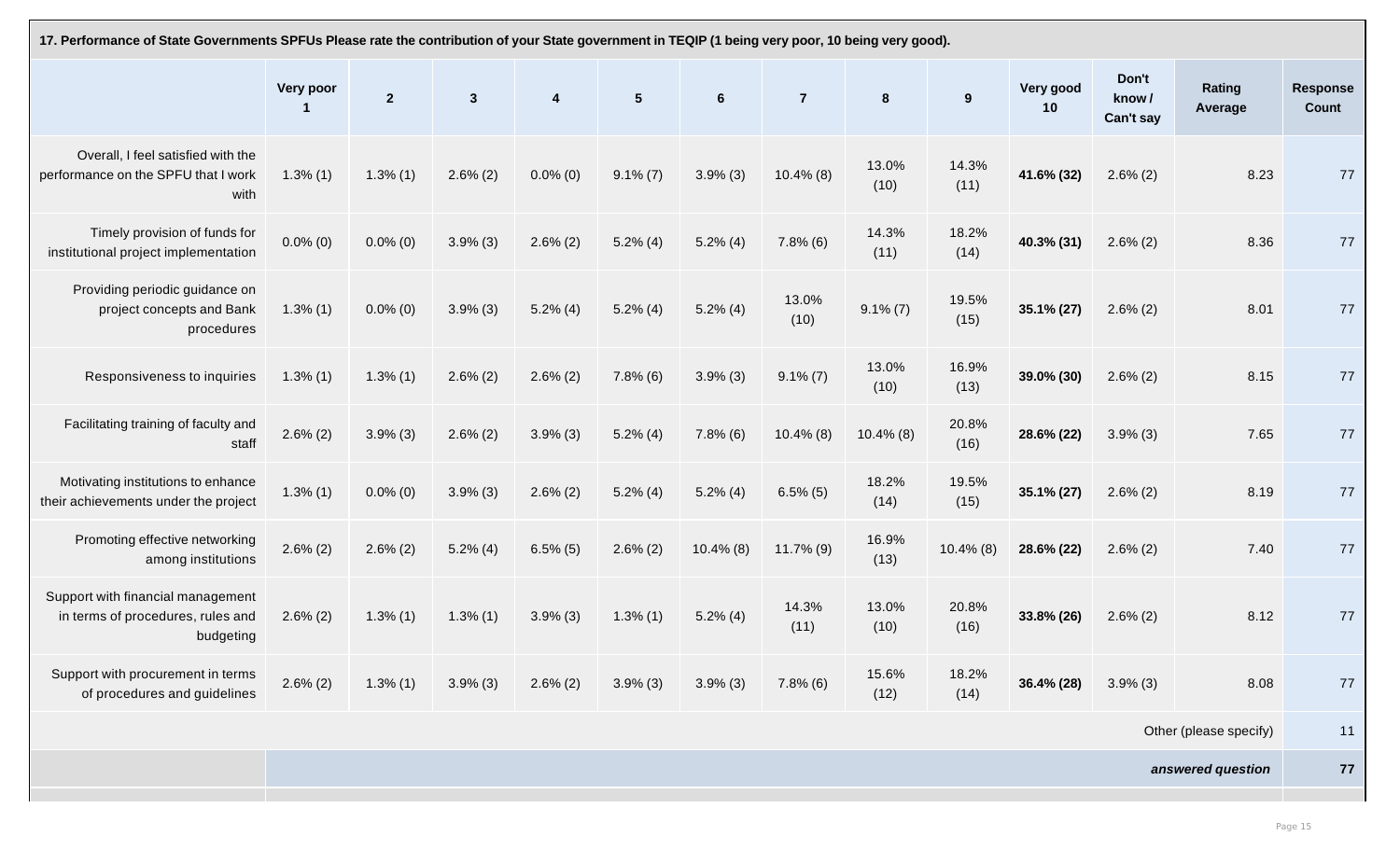| 18. Performance of Mentors and Auditors Please rate your satisfaction with Mentoring and Performance Auditing (1 being strongly disagree, 10 strongly agreement). |                                    |                |              |                         |                |                |                |                  |               |                             |                            |                          |                          |
|-------------------------------------------------------------------------------------------------------------------------------------------------------------------|------------------------------------|----------------|--------------|-------------------------|----------------|----------------|----------------|------------------|---------------|-----------------------------|----------------------------|--------------------------|--------------------------|
|                                                                                                                                                                   | <b>Strongly</b><br><b>Disagree</b> | 2 <sub>2</sub> | $\mathbf{3}$ | $\overline{\mathbf{4}}$ | 5 <sup>5</sup> | $6\phantom{1}$ | $\overline{7}$ | $\boldsymbol{8}$ | 9             | <b>Strongly</b><br>Agree 10 | Don't<br>know/can't<br>say | <b>Rating</b><br>Average | <b>Response</b><br>Count |
| Overall, I feel satisfied with the<br>contribution of Mentors to TEQIP                                                                                            | $2.1\%$ (3)                        | $0.7\%$ (1)    | $2.8\%$ (4)  | $2.1\%$ (3)             | $4.3\%$ (6)    | $3.5\%$ (5)    | 15.6%<br>(22)  | 16.3%<br>(23)    | 14.2%<br>(20) | $36.2\% (51)$               | $2.1\%$ (3)                | 8.09                     | 141                      |
| Mentors helped in better<br>understanding of project concepts                                                                                                     | $2.1\%$ (3)                        | $2.8\%$ (4)    | $0.7\%$ (1)  | $2.1\%$ (3)             | $5.0\%$ (7)    | $8.5\%$ (12)   | 14.2%<br>(20)  | 15.6%<br>(22)    | 11.3%<br>(16) | $36.2\% (51)$               | $1.4\% (2)$                | 7.94                     | 141                      |
| Mentors helped in improved<br>planning of faculty development<br>activities                                                                                       | $2.8\%$ (4)                        | $2.1\%$ (3)    | $0.7\%$ (1)  | $3.5\%$ (5)             | $4.3\%$ (6)    | $7.8\%$ (11)   | 20.6%<br>(29)  | 13.5%<br>(19)    | 11.3%<br>(16) | $31.9\%$ (45)               | $1.4\%$ (2)                | 7.76                     | 141                      |
| Mentors helped in achieving<br>excellence in teaching and training                                                                                                | $2.8\%$ (4)                        | $1.4\%$ (2)    | $1.4\%$ (2)  | $3.5\%$ (5)             | $5.7\%$ (8)    | $8.5\%$ (12)   | 14.9%<br>(21)  | 17.7%<br>(25)    | 11.3%<br>(16) | $31.2\%$ (44)               | $1.4\%$ (2)                | 7.75                     | 141                      |
| Results and suggestions from<br>performance auditors helped in<br>improving institutional project<br>implementation                                               | $0.7\%$ (1)                        | $1.4\%$ (2)    | $0.0\%$ (0)  | $1.4\%$ (2)             | $2.1\%$ (3)    | $4.3\%$ (6)    | 13.5%<br>(19)  | 14.9%<br>(21)    | 17.7%<br>(25) | 42.6% (60)                  | $1.4\%$ (2)                | 8.56                     | 141                      |
| Comments or suggestions for improvement:                                                                                                                          |                                    |                |              |                         |                |                |                |                  | 33            |                             |                            |                          |                          |
| answered question                                                                                                                                                 |                                    |                |              |                         |                |                |                | 141              |               |                             |                            |                          |                          |
|                                                                                                                                                                   |                                    |                |              |                         |                |                |                |                  |               |                             |                            | skipped question         | $\mathbf 0$              |